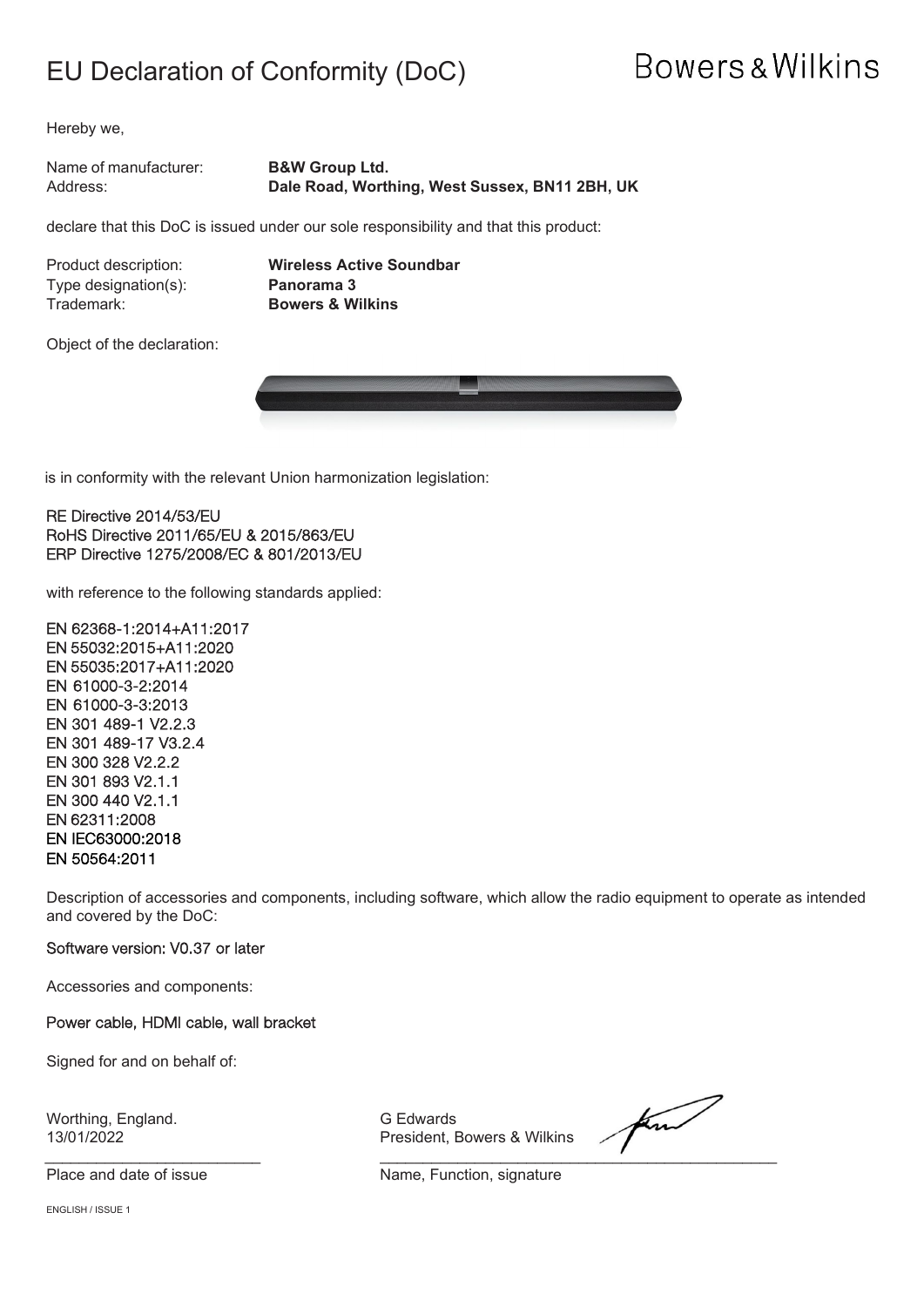### Déclaration de Conformité UE (DdC)

# **Bowers & Wilkins**

Nous, soussignés,

| Nom du fabriquant : | <b>B&amp;W Group Ltd</b>                       |
|---------------------|------------------------------------------------|
| Adresse :           | Dale Road, Worthing, West Sussex, BN11 2BH, UK |

attestons que ce DdC a été rédigé sous notre entière responsabilité et que le produit :

| Description du produit : |  |
|--------------------------|--|
| Nom :                    |  |
| Marque :                 |  |

**Wireless Active Soundbar** Panorama 3 **Bowers & Wilkins** 

Objet de la déclaration :



est en conformité avec les dispositions de l'Union Européenne en vigueur :

RE Directive 2014/53/EU RoHS Directive 2011/65/EU & 2015/863/EU **ERP Directive 1275/2008/EC & 801/2013/EU**

Les standards et normes suivantes ont été utilisés :

EN 62368-1:2014+A11:2017 EN 55032:2015+A11:2020 EN 55035:2017+A11:2020 EN 61000-3-2:2014 EN 61000-3-3:2013 EN 301 489-1 V2.2.3 EN 301 489-17 V3.2.4 EN 300 328 V2.2.2 EN 301 893 V2.1.1 EN 300 440 V2.1.1 EN 62311:2008 EN IEC63000:2018 EN 50564:2011

Description des accessoires et des composants, y compris les logiciels, qui permettent à l'équipement radio de fonctionner comme prévu et définit dans le DdC :

Software version: V0.37 or later

Accessoires et composants :

**Power cable, HDMI cable, wall bracket**

Signé en nom et pour le compte de :

Worthing, England. G Edwards

Lieu et date de signature Nom, Fonction, Signature

FRANÇAIS/VERSION 1

EU-Konformitätserklärung

President, Bowers & Wilkins

\_\_\_\_\_\_\_\_\_\_\_\_\_\_\_\_\_\_\_\_\_\_\_\_\_ \_\_\_\_\_\_\_\_\_\_\_\_\_\_\_\_\_\_\_\_\_\_\_\_\_\_\_\_\_\_\_\_\_\_\_\_\_\_\_\_\_\_\_\_\_\_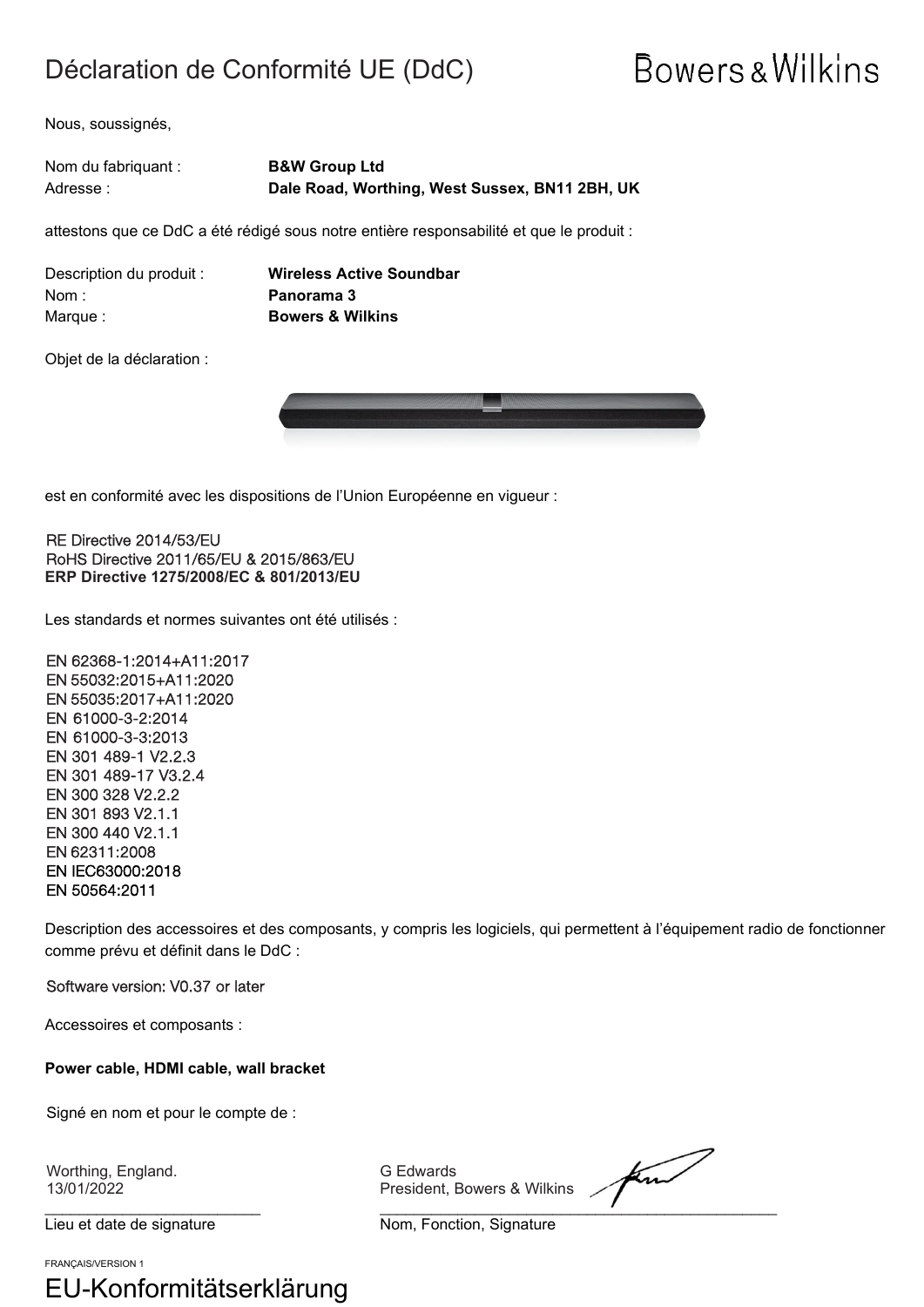Hiermit erklären wir,

Name des Herstellers: **B&W Group Ltd** Anschrift: **Dale Road, Worthing, West Sussex, BN11 2BH, UK**

dass wir die alleinige Verantwortung für die Ausstellung dieser Konformitätserklärung tragen und dass dieses Produkt:

Produktbezeichnung: **Wireless Active Soundbar** Typenbezeichnung(en): Markenzeichen: **Bowers & Wilkins**

Gegenstand der Erklärung:



den relevanten EU-Harmonisierungsvorschriften enstpricht:

RE Directive 2014/53/EU RoHS Directive 2011/65/EU & 2015/863/EU ERP Directive 1275/2008/EC & 801/2013/EU

mit Bezug auf die folgenden angewandten Normen:

EN 62368-1:2014+A11:2017 EN 55032:2015+A11:2020 EN 55035:2017+A11:2020 EN 61000-3-2:2014 EN 61000-3-3:2013 EN 301 489-1 V2.2.3 EN 301 489-17 V3.2.4 EN 300 328 V2.2.2 EN 301 893 V2.1.1 EN 300 440 V2.1.1 EN 62311:2008 EN IEC63000:2018 EN 50564:2011

Beschreibung des Zubehörs und der Komponenten (einschließlich der Software), die den Betrieb der Funkanlage wie vorgesehen ermöglichen und unter die Konformitätserklärung fallen:

**Software version: V0.37 or later**

Zubehör und Komponenten:

#### **Power cable, HDMI cable, wall bracket**

Unterzeichnet für und im Namen von:

Worthing, England. G Edwards

Ort und Datum der Erklärung Name, Funktion, Unterschrift

President, Bowers & Wilkins

 $\overline{\phantom{a}}$  , and the set of the set of the set of the set of the set of the set of the set of the set of the set of the set of the set of the set of the set of the set of the set of the set of the set of the set of the s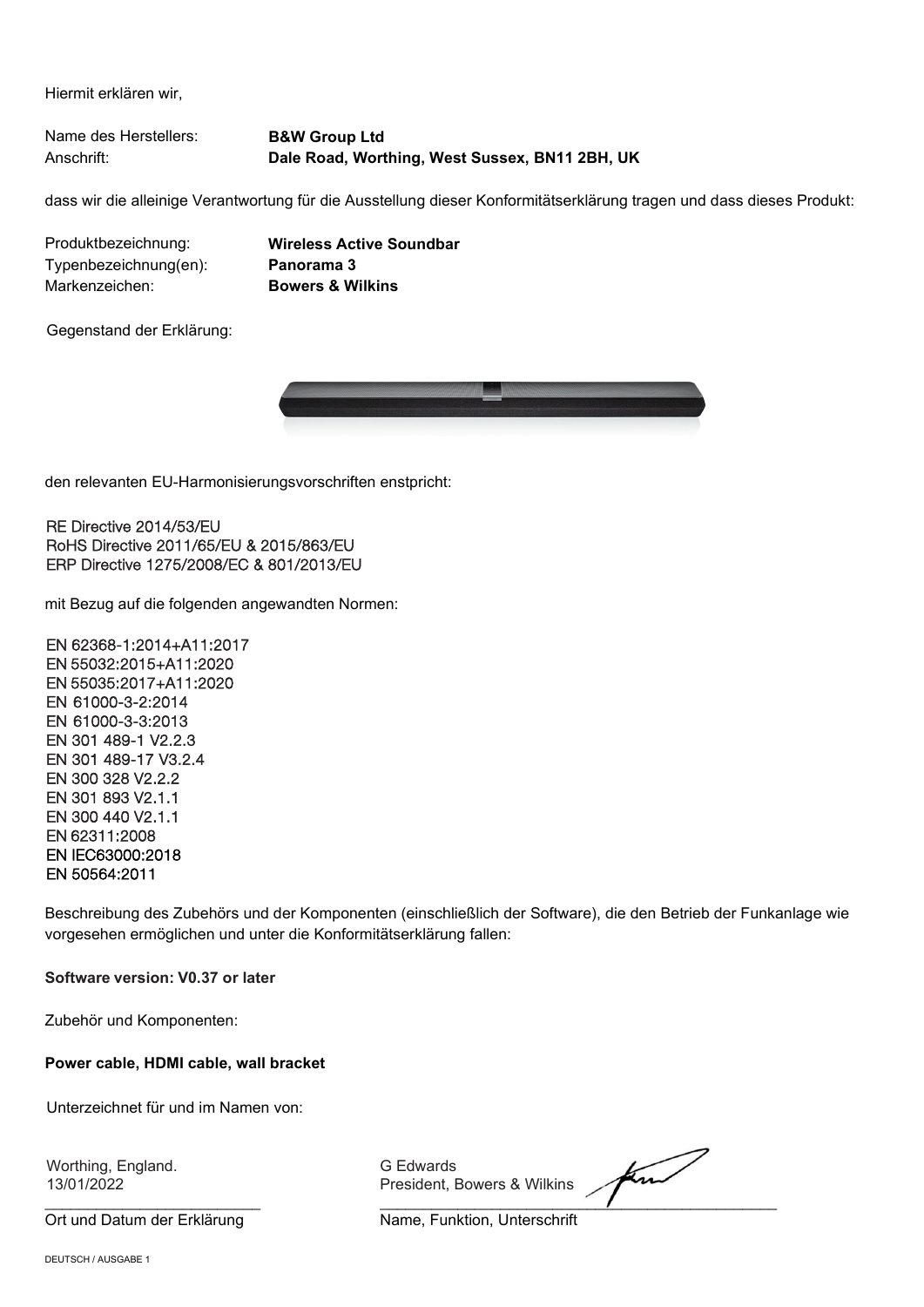### Declaración de Conformidad (DoC) de la UE

## **Bowers & Wilkins**

Por la presente,

Nombre del fabricante: **B&W Group Ltd** Dirección: **Dale Road, Worthing, West Sussex, BN11 2BH, UK**

declaramos que la presente DoC es emitida bajo nuestra exclusiva responsabilidad y que este producto:

Descripción del producto: **Wireless Active Soundbar** Designación: **Panorama 3** Marca comercial: **Bowers & Wilkins**

Objeto de la declaración:



se ajusta a la legislación de armonización pertinente de la EU:

RE Directive 2014/53/EU RoHS Directive 2011/65/EU & 2015/863/EU ERP Directive 1275/2008/EC & 801/2013/EU

aplicándose al mismo los siguientes estándares:

EN 62368-1:2014+A11:2017 EN 55032:2015+A11:2020 EN 55035:2017+A11:2020 EN 61000-3-2:2014 EN 61000-3-3:2013 EN 301 489-1 V2.2.3 EN 301 489-17 V3.2.4 EN 300 328 V2.2.2 EN 301 893 V2.1.1 EN 300 440 V2.1.1 EN 62311:2008 EN IEC63000:2018 **EN 50564:2011**

Descripción de accesorios y componentes, software incluido, que permiten al equipo de radio funcionar tal como está previsto y cubierto por la DoC:

Software version: V0.37 or later

Accesorios y componentes:

**Power cable, HDMI cable, wall bracket**

Firmado por y en nombre de:

Worthing, England. G Edwards

Lugar y fecha de emisión Nombre, Cargo, firma

find President, Bowers & Wilkins  $\overline{\phantom{a}}$  ,  $\overline{\phantom{a}}$  ,  $\overline{\phantom{a}}$  ,  $\overline{\phantom{a}}$  ,  $\overline{\phantom{a}}$  ,  $\overline{\phantom{a}}$  ,  $\overline{\phantom{a}}$  ,  $\overline{\phantom{a}}$  ,  $\overline{\phantom{a}}$  ,  $\overline{\phantom{a}}$  ,  $\overline{\phantom{a}}$  ,  $\overline{\phantom{a}}$  ,  $\overline{\phantom{a}}$  ,  $\overline{\phantom{a}}$  ,  $\overline{\phantom{a}}$  ,  $\overline{\phantom{a}}$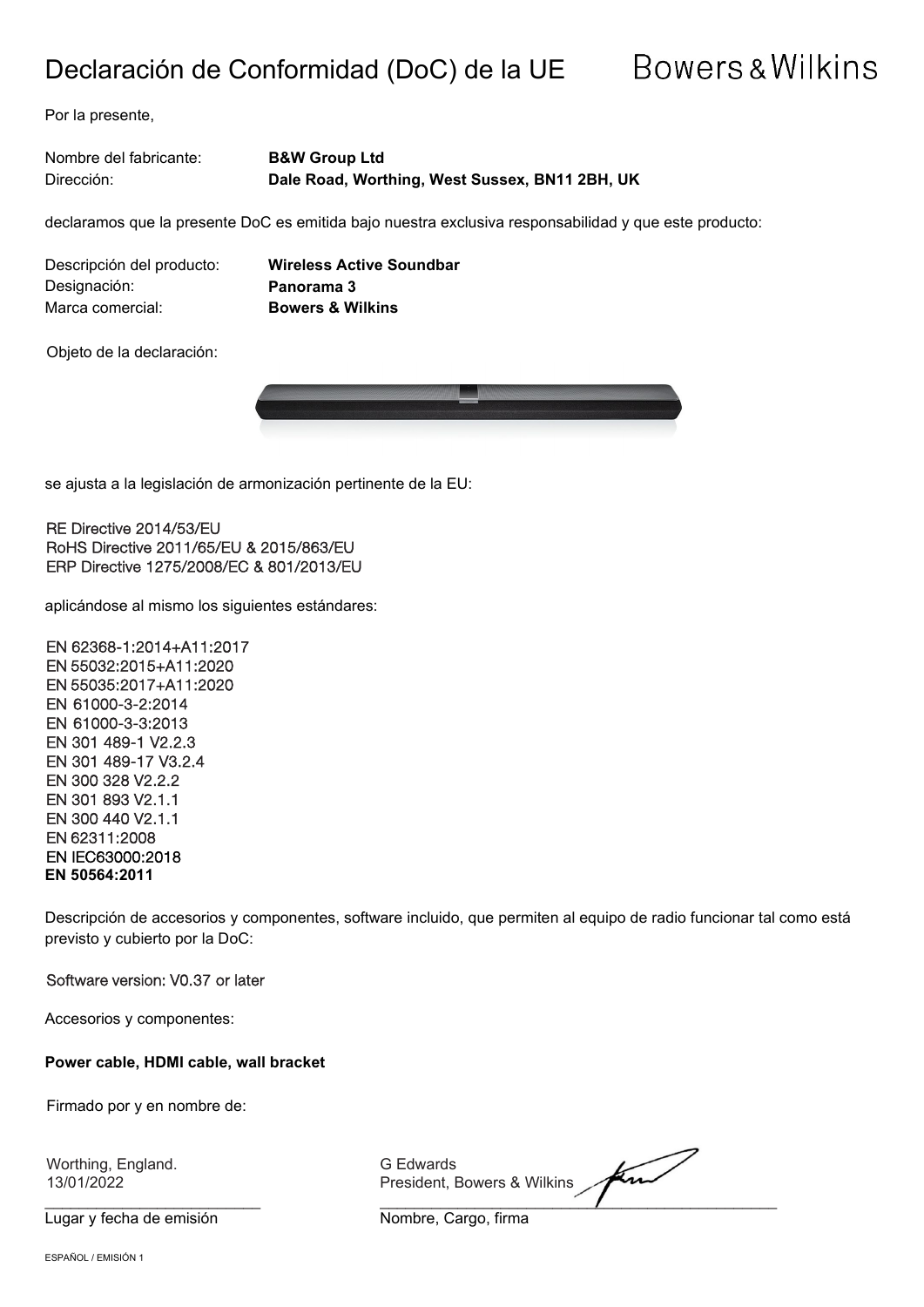### Declaração UE de conformidade

## **Bowers & Wilkins**

Pela presente, nós

Nome do fabricante: **B&W Group Ltd** Morada: **Dale Road, Worthing, West Sussex, BN11 2BH, UK**

declaramos que a presente DoC é emitida sob a nossa exclusiva responsabilidade e que este produto:

Descrição do produto: **Wireless Active Soundbar** Designação(ões) de tipo: **Panorama 3** Marca comercial: **Bowers & Wilkins**

Objeto da declaração:



está em conformidade com a legislação de harmonização da UE aplicável:

RE Directive 2014/53/EU RoHS Directive 2011/65/EU & 2015/863/EU ERP Directive 1275/2008/EC & 801/2013/EU

com referência às seguintes normas aplicadas:

EN 62368-1:2014+A11:2017 EN 55032:2015+A11:2020 EN 55035:2017+A11:2020 EN 61000-3-2:2014 EN 61000-3-3:2013 EN 301 489-1 V2.2.3 EN 301 489-17 V3.2.4 EN 300 328 V2.2.2 EN 301 893 V2.1.1 EN 300 440 V2.1.1 EN 62311:2008 EN IEC63000:2018 **EN 50564:2011**

Descrição de acessórios e componentes, incluindo software, que permitem ao equipamento de rádio funcionar da forma prevista e contemplada pela DoC:

Software version: V0.37 or later

Acessórios e componentes:

#### **Power cable, HDMI cable, wall bracket**

Assinado por e em nome de:

Worthing, England. G Edwards

Local e data de emissão Nome, cargo, assinatura

President, Bowers & Wilkins

find  $\frac{1}{2}$  ,  $\frac{1}{2}$  ,  $\frac{1}{2}$  ,  $\frac{1}{2}$  ,  $\frac{1}{2}$  ,  $\frac{1}{2}$  ,  $\frac{1}{2}$  ,  $\frac{1}{2}$  ,  $\frac{1}{2}$  ,  $\frac{1}{2}$  ,  $\frac{1}{2}$  ,  $\frac{1}{2}$  ,  $\frac{1}{2}$  ,  $\frac{1}{2}$  ,  $\frac{1}{2}$  ,  $\frac{1}{2}$  ,  $\frac{1}{2}$  ,  $\frac{1}{2}$  ,  $\frac{1$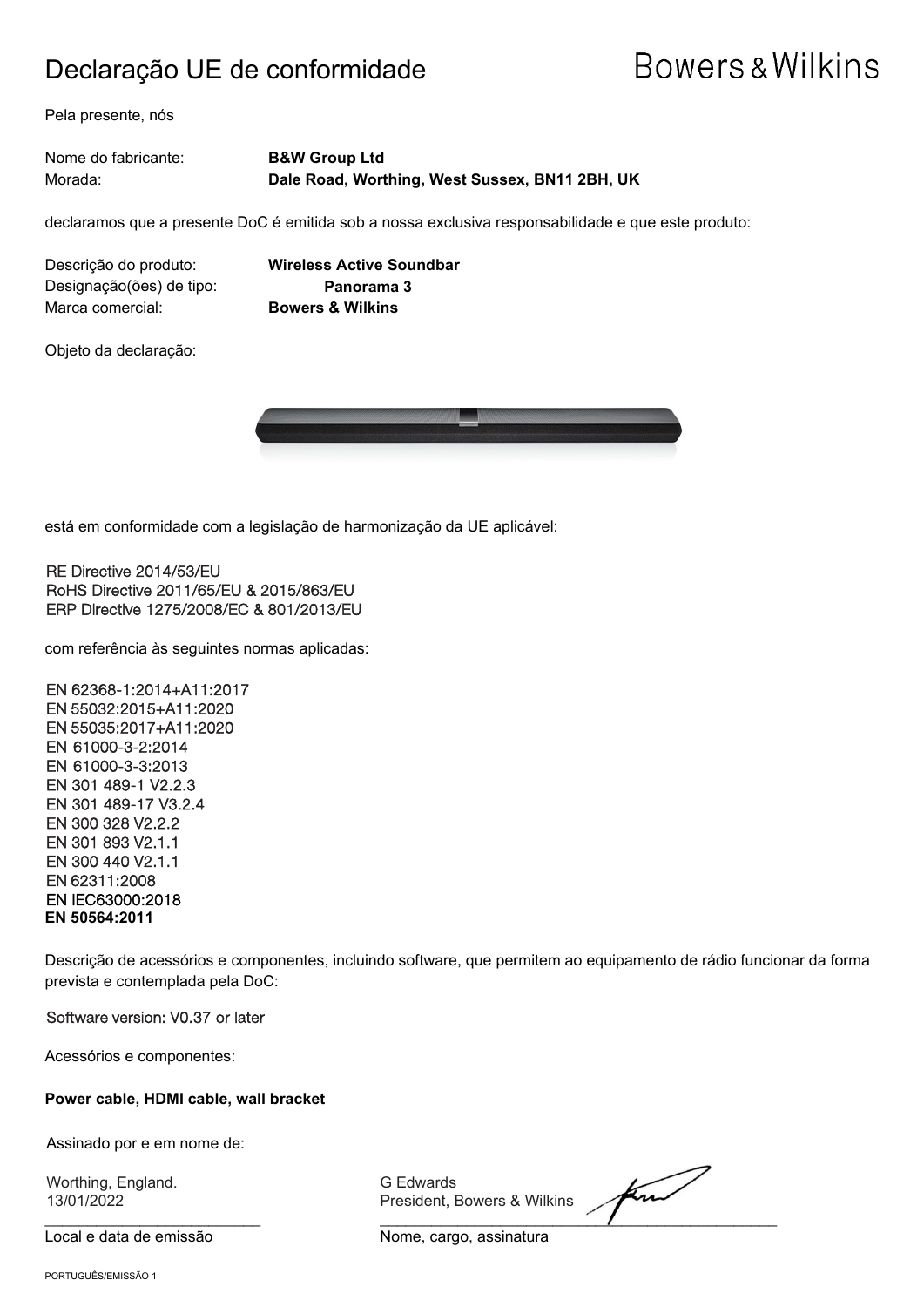### Dichiarazione di Conformità UE

## **Bowers & Wilkins**

Noi,

#### Nome del costruttore: **B&W Group Ltd** Indirizzo: **Dale Road, Worthing, West Sussex, BN11 2BH, UK**

dichiariamo che il presente documento è rilasciato sotto nostra esclusiva responsabilità e che questo prodotto:

Descrizione del prodotto: **Wireless Active Soundbar** Modello: **Panorama 3** Marchio commerciale: **Bowers & Wilkins**

Oggetto della dichiarazione:



è conforme alle pertinenti norme armonizzate dell'Unione Europea:

#### RE Directive 2014/53/EU RoHS Directive 2011/65/EU & 2015/863/EU ERP Directive 1275/2008/EC & 801/2013/EU

con riferimento ai seguenti standard applicati:

EN 62368-1:2014+A11:2017 EN 55032:2015+A11:2020 EN 55035:2017+A11:2020 EN 61000-3-2:2014 EN 61000-3-3:2013 EN 301 489-1 V2.2.3 EN 301 489-17 V3.2.4 EN 300 328 V2.2.2 EN 301 893 V2.1.1 EN 300 440 V2.1.1 EN 62311:2008 EN IEC63000:2018 **EN 50564:2011**

Descrizione degli accessori e dei componenti, compreso il software, che consentono al dispositivo radio di operare come stabilito e sono oggetto della presente dichiarazione:

Software version: V0.37 or later

Accessori e componenti:

#### **Power cable, HDMI cable, wall bracket**

Firmato in vece e per conto di:

Worthing, England. G Edwards

Luogo e data di emissione e controllo come Nome, qualifica, firma

President, Bowers & Wilkins <

find \_\_\_\_\_\_\_\_\_\_\_\_\_\_\_\_\_\_\_\_\_\_\_\_\_ \_\_\_\_\_\_\_\_\_\_\_\_\_\_\_\_\_\_\_\_\_\_\_\_\_\_\_\_\_\_\_\_\_\_\_\_\_\_\_\_\_\_\_\_\_\_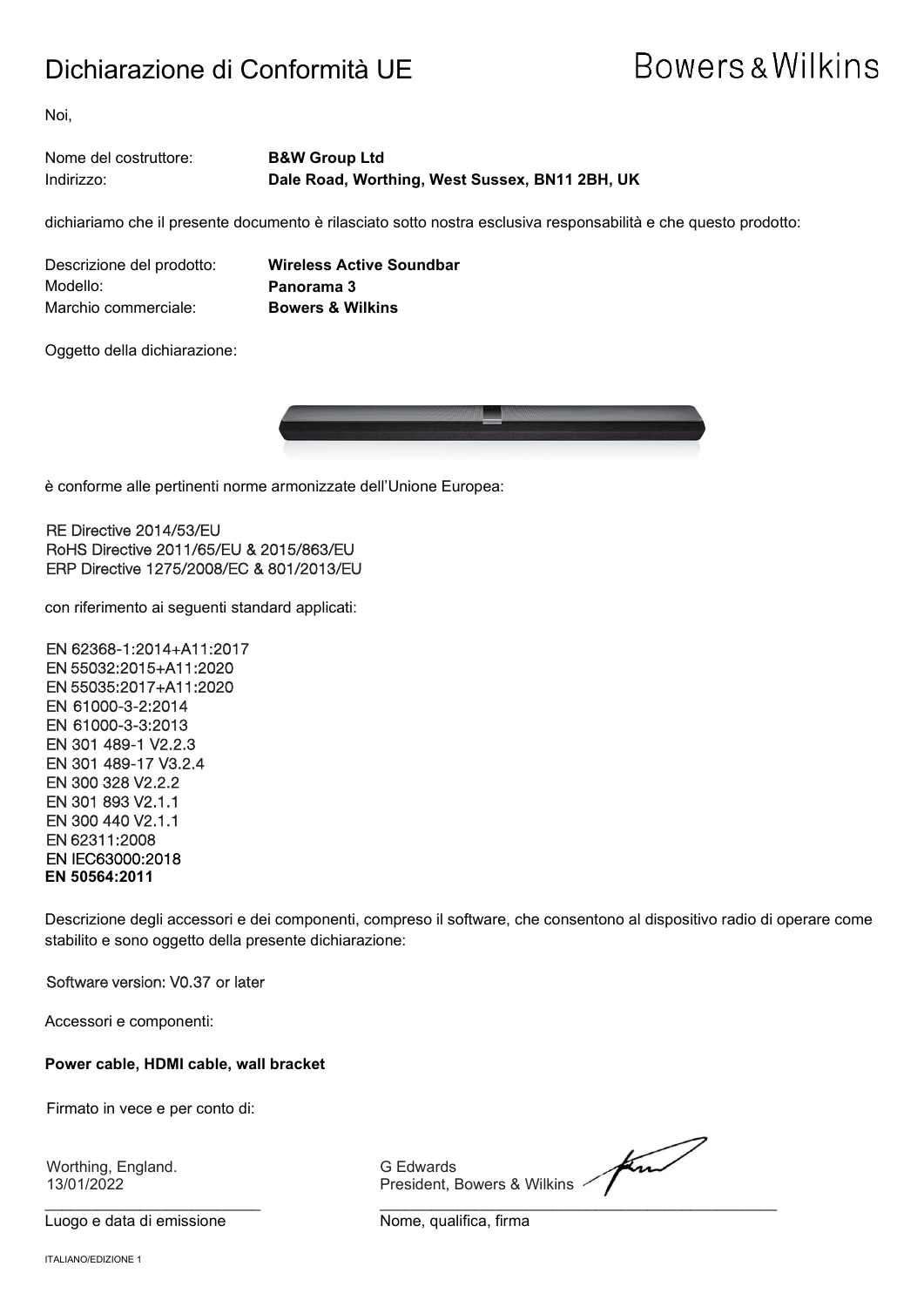### EU Verklaring van Overeenstemming

## **Bowers & Wilkins**

Hierbij verklaren wij,

Naam producent: **B&W Group Ltd** Adres: **Dale Road, Worthing, West Sussex, BN11 2BH, UK**

dat deze Verklaring van Overeenstemming onder onze uitsluitende verantwoordelijkheid wordt afgegeven en dat dit product:

Typeaanduiding(en): **Panorama 3** Merknaam: **Bowers & Wilkins**

Productbeschrijving: **Wireless Active Soundbar**

Onderwerp van de verklaring:



voldoet aan de desbetreffende harmonisatiewetgeving van de Unie:

RE Directive 2014/53/EU RoHS Directive 2011/65/EU & 2015/863/EU ERP Directive 1275/2008/EC & 801/2013/EU

wat betreft de volgende normen die zijn toegepast:

EN 62368-1:2014+A11:2017 EN 55032:2015+A11:2020 EN 55035:2017+A11:2020 EN 61000-3-2:2014 EN 61000-3-3:2013 EN 301 489-1 V2.2.3 EN 301 489-17 V3.2.4 EN 300 328 V2.2.2 EN 301 893 V2.1.1 EN 300 440 V2.1.1 EN 62311:2008 EN IEC63000:2018 **EN 50564:2011**

Beschrijving van accessoires en componenten, met inbegrip van software, waardoor de radioapparatuur volgens bestemming en conform deze Verklaring van Overeenstemming kan werken:

Software version: V0.37 or later

Accessoires en componenten:

**Power cable, HDMI cable, wall bracket**

Ondertekend voor en namens:

Worthing, England. G Edwards

President, Bowers & Wilkins

 $\overline{\phantom{a}}$  ,  $\overline{\phantom{a}}$  ,  $\overline{\phantom{a}}$  ,  $\overline{\phantom{a}}$  ,  $\overline{\phantom{a}}$  ,  $\overline{\phantom{a}}$  ,  $\overline{\phantom{a}}$  ,  $\overline{\phantom{a}}$  ,  $\overline{\phantom{a}}$  ,  $\overline{\phantom{a}}$  ,  $\overline{\phantom{a}}$  ,  $\overline{\phantom{a}}$  ,  $\overline{\phantom{a}}$  ,  $\overline{\phantom{a}}$  ,  $\overline{\phantom{a}}$  ,  $\overline{\phantom{a}}$ 

Uitgifteplaats en -datum Naam, functie, handtekening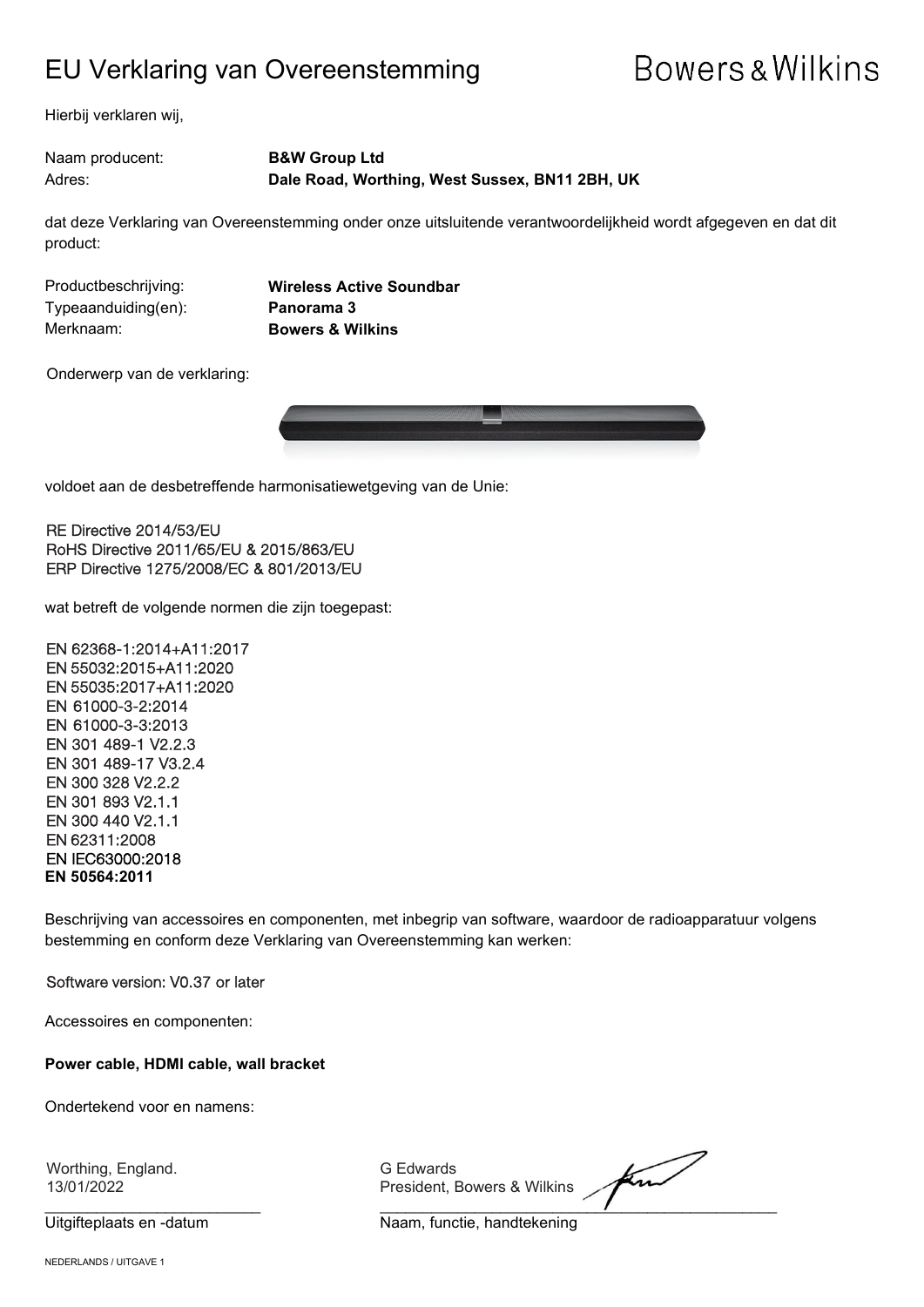### EU-overensstemmelseserklæring

## **Bowers & Wilkins**

Vi,

| Fabrikantens navn: | <b>B&amp;W Group Ltd</b>                       |
|--------------------|------------------------------------------------|
| Adresse:           | Dale Road, Worthing, West Sussex, BN11 2BH, UK |

erklærer hermed, at denne DoC er udstedt under eget ansvar, og at dette produkt:

Produktbeskrivelse: **Wireless Active Soundbar** Typebetegnelse(r): **Panorama 3** Varemærke: **Bowers & Wilkins**

Erklæringsgenstand:



er i overensstemmelse med den relevante EU-harmoniseringslovgivning:

RE Directive 2014/53/EU RoHS Directive 2011/65/EU & 2015/863/EU ERP Directive 1275/2008/EC & 801/2013/EU

med henvisning til følgende anvendte standarder:

EN 62368-1:2014+A11:2017 EN 55032:2015+A11:2020 EN 55035:2017+A11:2020 EN 61000-3-2:2014 EN 61000-3-3:2013 EN 301 489-1 V2.2.3 EN 301 489-17 V3.2.4 EN 300 328 V2.2.2 EN 301 893 V2.1.1 EN 300 440 V2.1.1 EN 62311:2008 EN IEC63000:2018 **EN 50564:2011**

Beskrivelse af tilbehør og komponenter, herunder software, som gør det muligt for radioudstyret at fungere som beregnet og dækket af DoC'en:

**Software version: V0.37 or later**

Tilbehør og komponenter:

**Power cable, HDMI cable, wall bracket**

Signeret på vegne af:

Worthing, England. G Edwards<br>13/01/2022 The Second President, E

Sted og dato for udstedelse Navn, stilling, signatur

President, Bowers & Wilkins

find  $\overline{\phantom{a}}$  ,  $\overline{\phantom{a}}$  ,  $\overline{\phantom{a}}$  ,  $\overline{\phantom{a}}$  ,  $\overline{\phantom{a}}$  ,  $\overline{\phantom{a}}$  ,  $\overline{\phantom{a}}$  ,  $\overline{\phantom{a}}$  ,  $\overline{\phantom{a}}$  ,  $\overline{\phantom{a}}$  ,  $\overline{\phantom{a}}$  ,  $\overline{\phantom{a}}$  ,  $\overline{\phantom{a}}$  ,  $\overline{\phantom{a}}$  ,  $\overline{\phantom{a}}$  ,  $\overline{\phantom{a}}$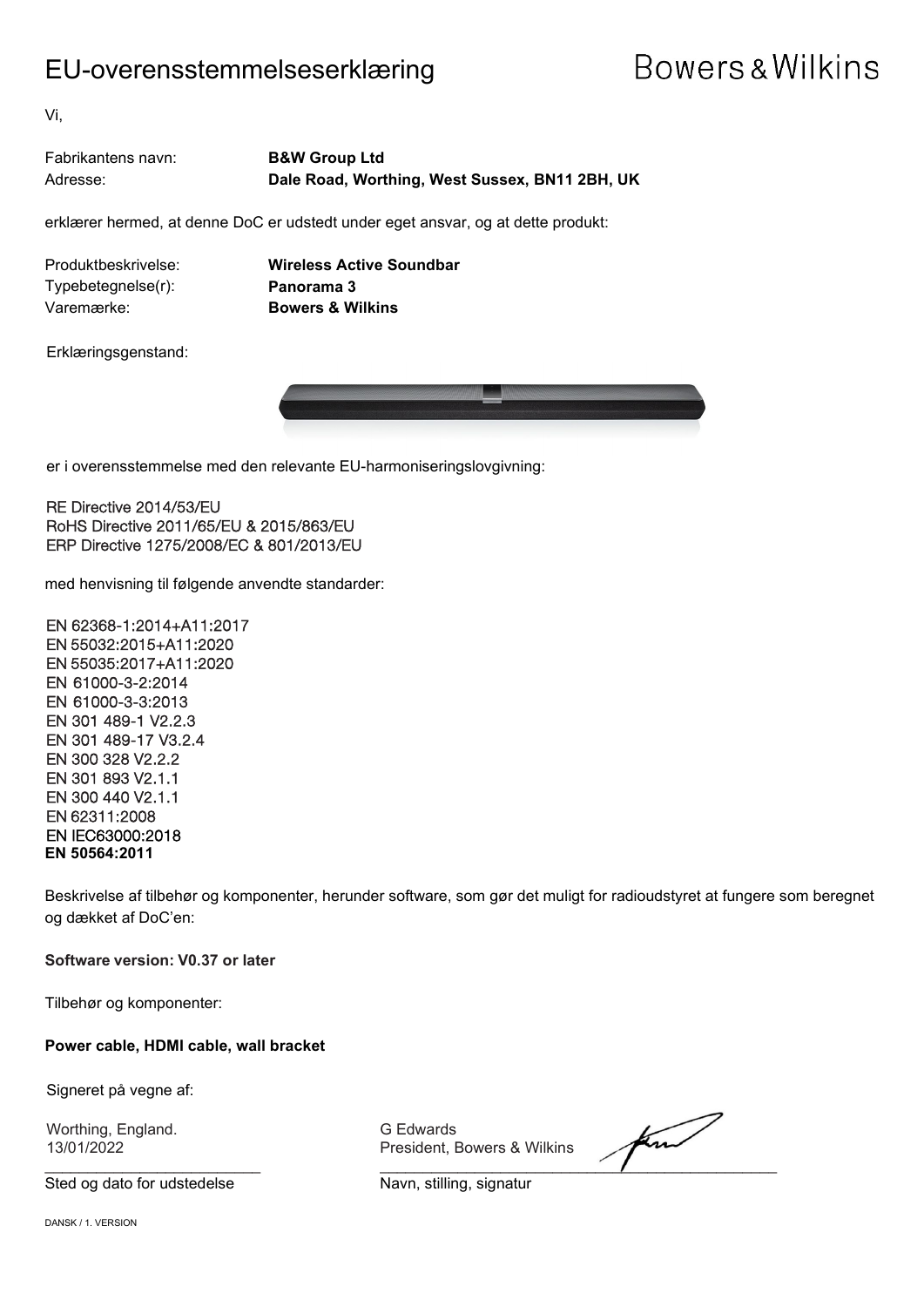### Erklæring om EU overensstemmelse

## **Bowers & Wilkins**

Vi erklærer herved,

| Navn på produsent: | <b>B&amp;W Group Ltd</b>                       |
|--------------------|------------------------------------------------|
| Adresse:           | Dale Road, Worthing, West Sussex, BN11 2BH, UK |

at denne erklæringen om overensstemmelse er utstedt på eget ansvar og at følgende produkt:

| Produktbeskrivelse: | <b>Wireless Ac</b> |
|---------------------|--------------------|
| Typebetegnelse:     | Panorama 3         |
| Varemerke:          | Bowers & W         |

**Active Soundbar Wilkins** 

Objekt erklæringen gjelder for:



er i overenstemmelse med følgende av unionens tilpassede lover/direktiver:

RE Directive 2014/53/EU RoHS Directive 2011/65/EU & 2015/863/EU ERP Directive 1275/2008/EC & 801/2013/EU

med henvisning til følgende tilpassede standarder:

EN 62368-1:2014+A11:2017 EN 55032:2015+A11:2020 EN 55035:2017+A11:2020 EN 61000-3-2:2014 EN 61000-3-3:2013 EN 301 489-1 V2.2.3 EN 301 489-17 V3.2.4 EN 300 328 V2.2.2 EN 301 893 V2.1.1 EN 300 440 V2.1.1 EN 62311:2008 EN IEC63000:2018 **EN 50564:2011**

Beskrivelse av produktets tilbehør og andre tilhørende komponenter, software/programvare inkludert, som gjør det mulig for radioutstyr å fungere som tilsiktet, og som omfattes av denne overenstemmelseserklæringen:

Software version: V0.37 or later

Tilbehør og tilhørende komponenter:

**Power cable, HDMI cable, wall bracket**

Undertegnet av og på vegne av:

Worthing, England. G Edwards (G Edwards 13/01/2022

President, Bowers & Wilkins

Sted og dato Navn, tittel og signatur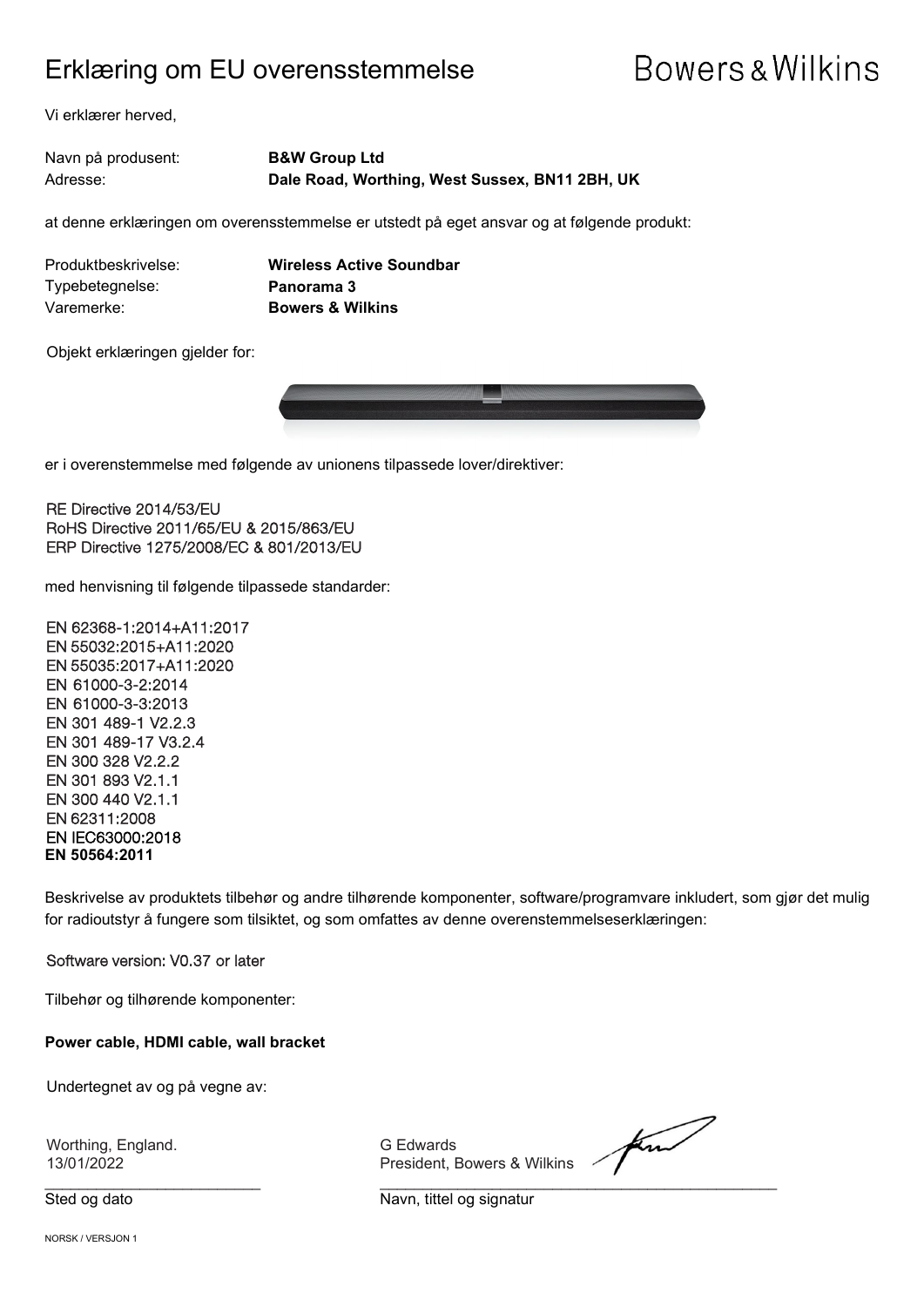### EU-försäkran om överensstämmelse

## **Bowers & Wilkins**

Härmed deklarerar vi,

Namn på tillverkare: **B&W Group Ltd** Adress: **Dale Road, Worthing, West Sussex, BN11 2BH, UK**

att denna försäkran om överensstämmelse är utfärdad helt på vårt ansvar och att den här produkten:

Typbeteckning(ar): **Panorama 3** Varumärke: **Bowers & Wilkins**

Produktbeskrivning: **Wireless Active Soundbar**

Föremål för försäkran:



uppfyller inom unionen relevant harmoniserad lagstiftning:

RE Directive 2014/53/EU RoHS Directive 2011/65/EU & 2015/863/EU ERP Directive 1275/2008/EC & 801/2013/EU

med hänvisning till följande tillämpliga standarder:

EN 62368-1:2014+A11:2017 EN 55032:2015+A11:2020 EN 55035:2017+A11:2020 EN 61000-3-2:2014 EN 61000-3-3:2013 EN 301 489-1 V2.2.3 EN 301 489-17 V3.2.4 EN 300 328 V2.2.2 EN 301 893 V2.1.1 EN 300 440 V2.1.1 EN 62311:2008 EN IEC63000:2018 **EN 50564:2011**

Beskrivning av tillbehör och komponenter, inklusive programvara, som gör det möjligt för radioutrustningen att fungera på avsett vis och som omfattas av försäkran om överensstämmelse:

#### Software version: V0.37 or later

Tillbehör och komponenter:

**Power cable, HDMI cable, wall bracket**

Undertecknad för och på uppdrag av::

Worthing, England. G Edwards<br>13/01/2022 The Second President, E

Plats och datum för utfärdande Namn, funktion, signatur

find President, Bowers & Wilkins

 $\frac{1}{2}$  , and the contribution of the contribution of  $\frac{1}{2}$  , and  $\frac{1}{2}$  , and  $\frac{1}{2}$  , and  $\frac{1}{2}$  , and  $\frac{1}{2}$  , and  $\frac{1}{2}$  , and  $\frac{1}{2}$  , and  $\frac{1}{2}$  , and  $\frac{1}{2}$  , and  $\frac{1}{2}$  , and  $\frac{1$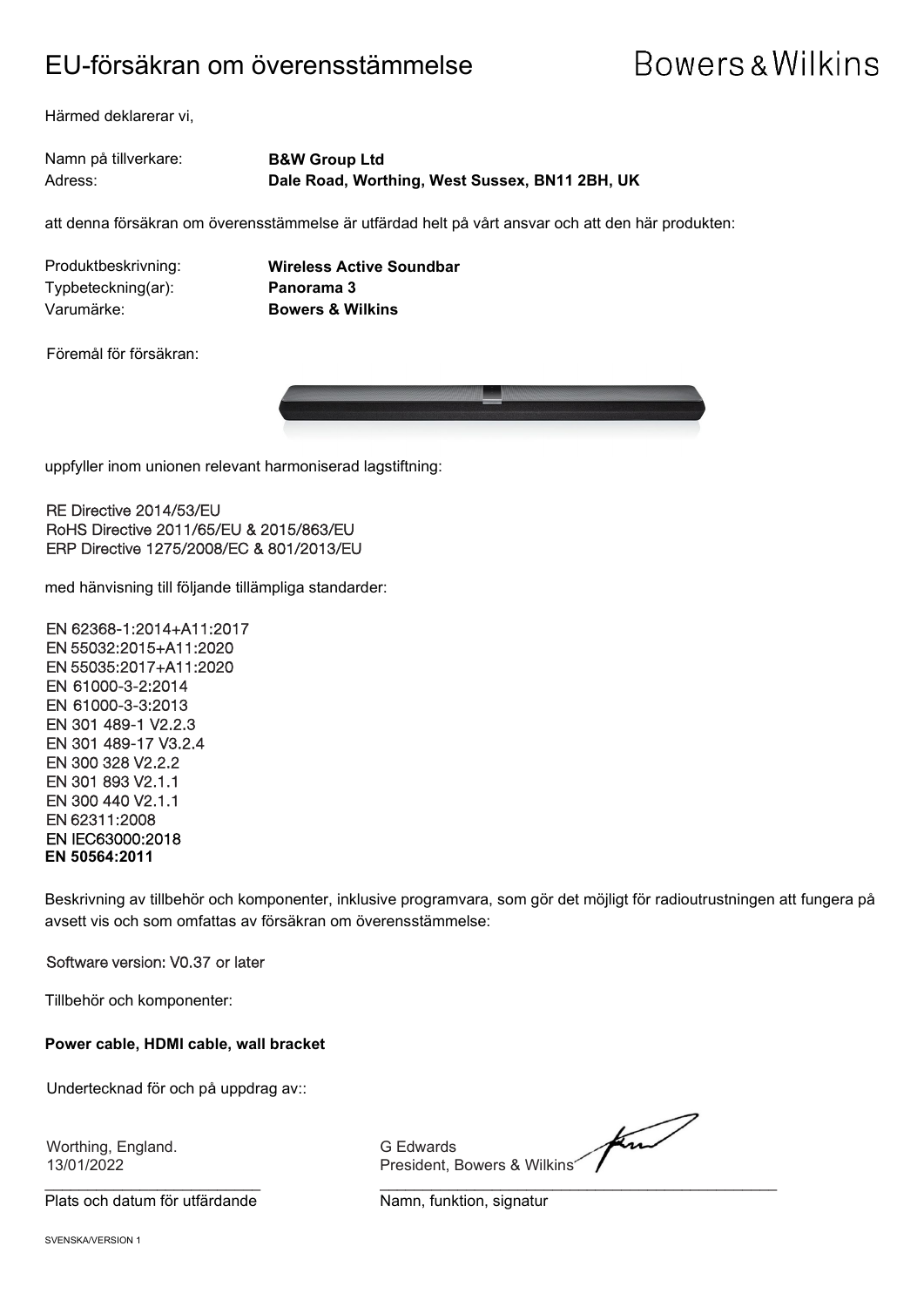### EU-vaatimustenmukaisuusvakuutus

## **Bowers & Wilkins**

Täten me,

Valmistajan nimi: **B&W Group Ltd** Osoite: **Dale Road, Worthing, West Sussex, BN11 2BH, UK**

vakuutamme, että tämä vaatimustenmukaisuusvakuutus on annettu yksinomaisella vastuullamme ja että tämä tuote:

Tyyppimerkintä: **Panorama 3**

Tuotekuvaus: **Wireless Active Soundbar** Tavaramerkki: **Bowers & Wilkins**

Vakuutuksen kohde:



on asiaa koskevan unionin yhdenmukaistamislainsäädännön vaatimusten mukainen:

RE Directive 2014/53/EU RoHS Directive 2011/65/EU & 2015/863/EU ERP Directive 1275/2008/EC & 801/2013/EU

perustuen seuraaviin sovellettuihin standardeihin:

EN 62368-1:2014+A11:2017 EN 55032:2015+A11:2020 EN 55035:2017+A11:2020 EN 61000-3-2:2014 EN 61000-3-3:2013 EN 301 489-1 V2.2.3 EN 301 489-17 V3.2.4 EN 300 328 V2.2.2 EN 301 893 V2.1.1 EN 300 440 V2.1.1 EN 62311:2008 EN IEC63000:2018 EN 50564:2011

Tarvikkeiden ja komponenttien kuvaus, mukaan lukien vaatimustenmukaisuusvakuutuksen kattama ohjelmisto, joka mahdollistaa radiolaitteen tarkoituksenmukaisen toiminnan:

#### Software version: V0.37 or later

Accessories and components:

**Power cable, HDMI cable, wall bracket**

Tarvikkeet ja komponentit:

Worthing, England. G Edwards

\_\_\_\_\_\_\_\_\_\_\_\_\_\_\_\_\_\_\_\_\_\_\_\_\_ \_\_\_\_\_\_\_\_\_\_\_\_\_\_\_\_\_\_\_\_\_\_\_\_\_\_\_\_\_\_\_\_\_\_\_\_\_\_\_\_\_\_\_\_\_\_ Antamispäivämäärä ja -paikka<br>Nimi, toimi, allekirjoitus

President, Bowers & Wilkins

for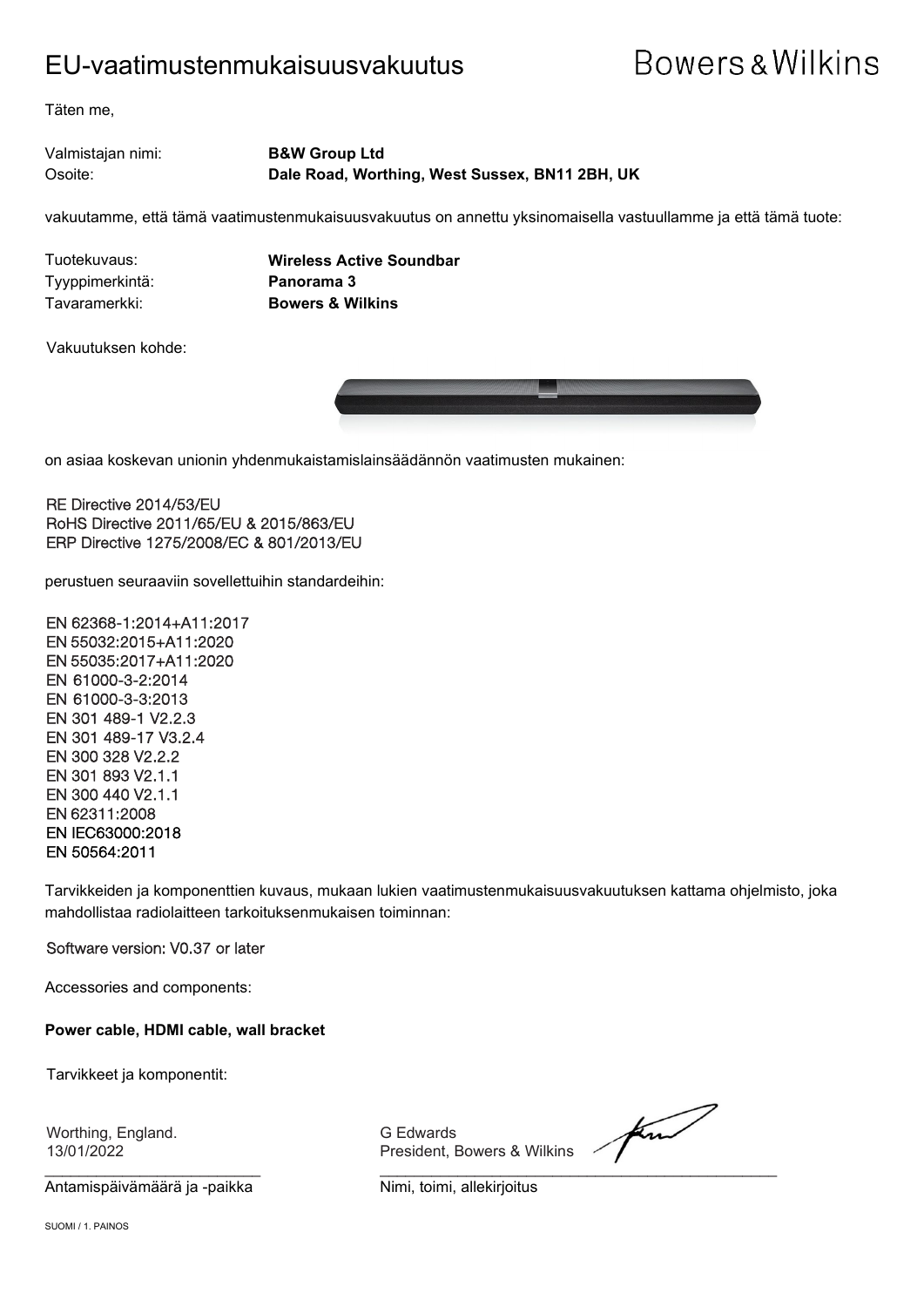### ESB-samræmisyfirlýsing

## Bowers & Wilkins

Hér með lýsum við,

| Nafn framleiðanda: | <b>B&amp;W Group Ltd</b>                       |
|--------------------|------------------------------------------------|
| Heimilisfang:      | Dale Road, Worthing, West Sussex, BN11 2BH, UK |

því yfir að þessi samræmisyfirlýsing er alfarið á okkar ábyrgð og að þessi vara:

Tegundarheiti: **Panorama 3**

Vörulýsing: **Wireless Active Soundbar** Vörumerki: **Bowers & Wilkins**

Vara yfirlýsingarinnar:



er í samræmi við viðeigandi ákvæði eftirfarandi samræmingarlöggjafar ESB:

RE Directive 2014/53/EU RoHS Directive 2011/65/EU & 2015/863/EU **ERP Directive 1275/2008/EC & 801/2013/EU**

með vísan til eftirfarandi staðla sem notaðir eru:

EN 62368-1:2014+A11:2017 EN 55032:2015+A11:2020 EN 55035:2017+A11:2020 EN 61000-3-2:2014 EN 61000-3-3:2013 EN 301 489-1 V2.2.3 EN 301 489-17 V3.2.4 EN 300 328 V2.2.2 EN 301 893 V2.1.1 EN 300 440 V2.1.1 EN 62311:2008 EN IEC63000:2018 **EN 50564:2011**

Lýsing á fylgihlutum og íhlutum, þ.m.t. hugbúnaði, sem gera útvarpsbúnaðinum kleift að starfa á réttan hátt og sem falla undir samræmisyfirlýsinguna:

Software version: V0.37 or later

Fylgihlutir og íhlutir:

**Power cable, HDMI cable, wall bracket**

Undirritað fyrir og fyrir hönd:

Worthing, England. G Edwards

Útgáfustaður og dagsetning Nafn, titill, undirskrift

President, Bowers & Wilkins

for

 $\frac{1}{2}$  , and the set of the set of the set of the set of the set of the set of the set of the set of the set of the set of the set of the set of the set of the set of the set of the set of the set of the set of the set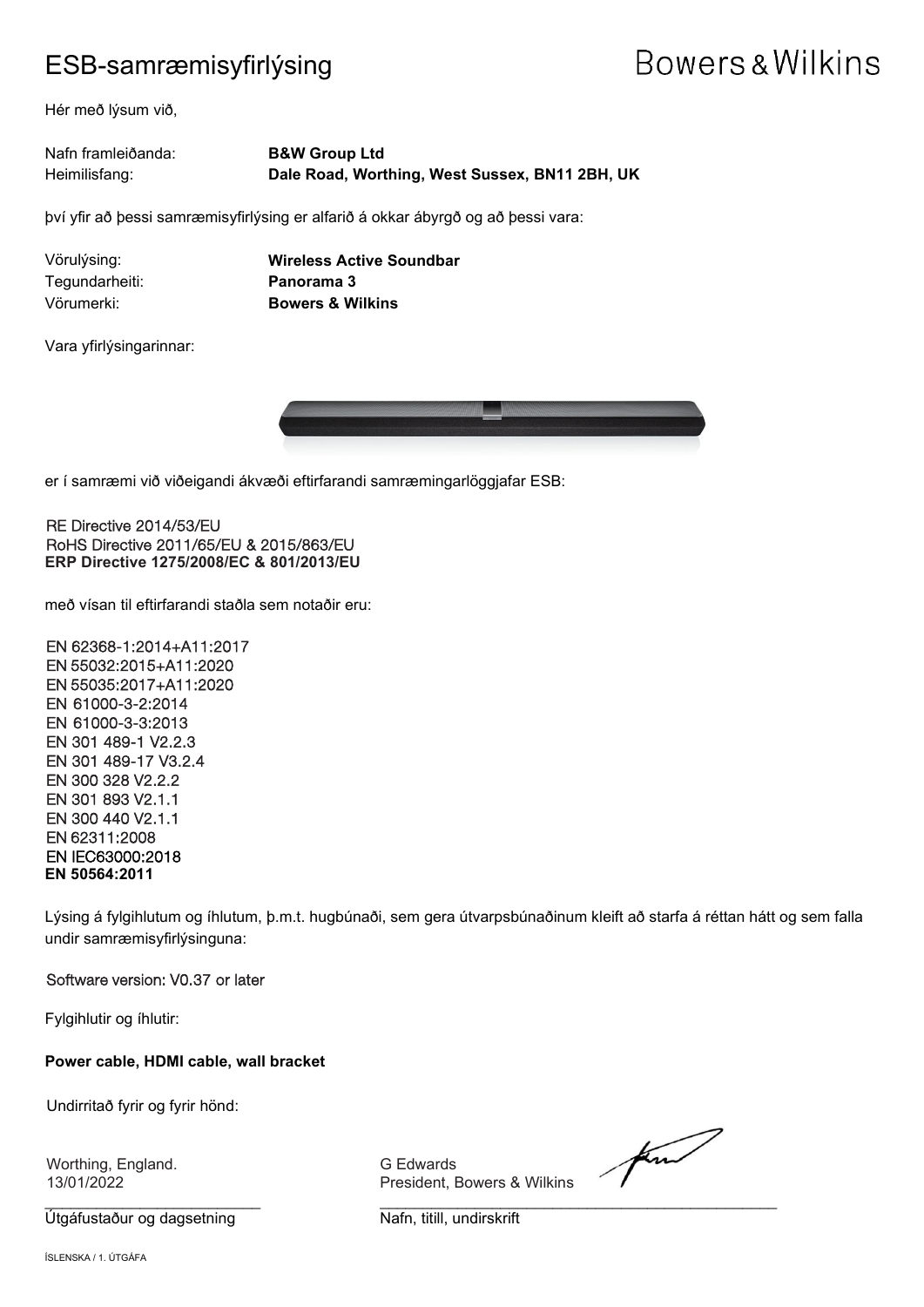### EL vastavusdeklaratsioon (DoC)

## Bowers & Wilkins

Käesolevaga,

#### Tootja nimetus **B&W Group Ltd** Aadress: **Dale Road, Worthing, West Sussex, BN11 2BH, UK**

kinnitame, et see vastavusdeklaratsioon on väljastatud meie ainuvastutusel ning antud toode:

Tüübi tähistus: **Panorama 3**

Toote kirjeldus: **Wireless Active Soundbar** Kaubamärk: **Bowers & Wilkins**

Deklareeritav toode:



vastab Euroopa Liidu ühtlustatud seadusandlusele:

RE Directive 2014/53/EU RoHS Directive 2011/65/EU & 2015/863/EU ERP Directive 1275/2008/EC & 801/2013/EU

koos viitega järgnevatele kohaldatavatele standarditele:

EN 62368-1:2014+A11:2017 EN 55032:2015+A11:2020 EN 55035:2017+A11:2020 EN 61000-3-2:2014 EN 61000-3-3:2013 EN 301 489-1 V2.2.3 EN 301 489-17 V3.2.4 EN 300 328 V2.2.2 EN 301 893 V2.1.1 EN 300 440 V2.1.1 EN 62311:2008 EN IEC63000:2018 EN 50564:2011

Tarvikute ja komponentide kirjeldus, sealhulgas tarkvara, mis võimaldab raadioseadmetel toimida vastavalt kasutuseesmärgile ja on hõlmatud vastavusdeklaratsiooniga (DoC):

Software version: V0.37 or later

Tarvikud ja komponendid:

**Power cable, HDMI cable, wall bracket**

Tootja volitatud esindaja allkiri:

Worthing, England. G Edwards

\_\_\_\_\_\_\_\_\_\_\_\_\_\_\_\_\_\_\_\_\_\_\_\_\_ \_\_\_\_\_\_\_\_\_\_\_\_\_\_\_\_\_\_\_\_\_\_\_\_\_\_\_\_\_\_\_\_\_\_\_\_\_\_\_\_\_\_\_\_\_\_ Väljaandmise koht ja kuupäev **Nimi**, ametikoht, allkiri

13/01/2022 President, Bowers & Wilkins

find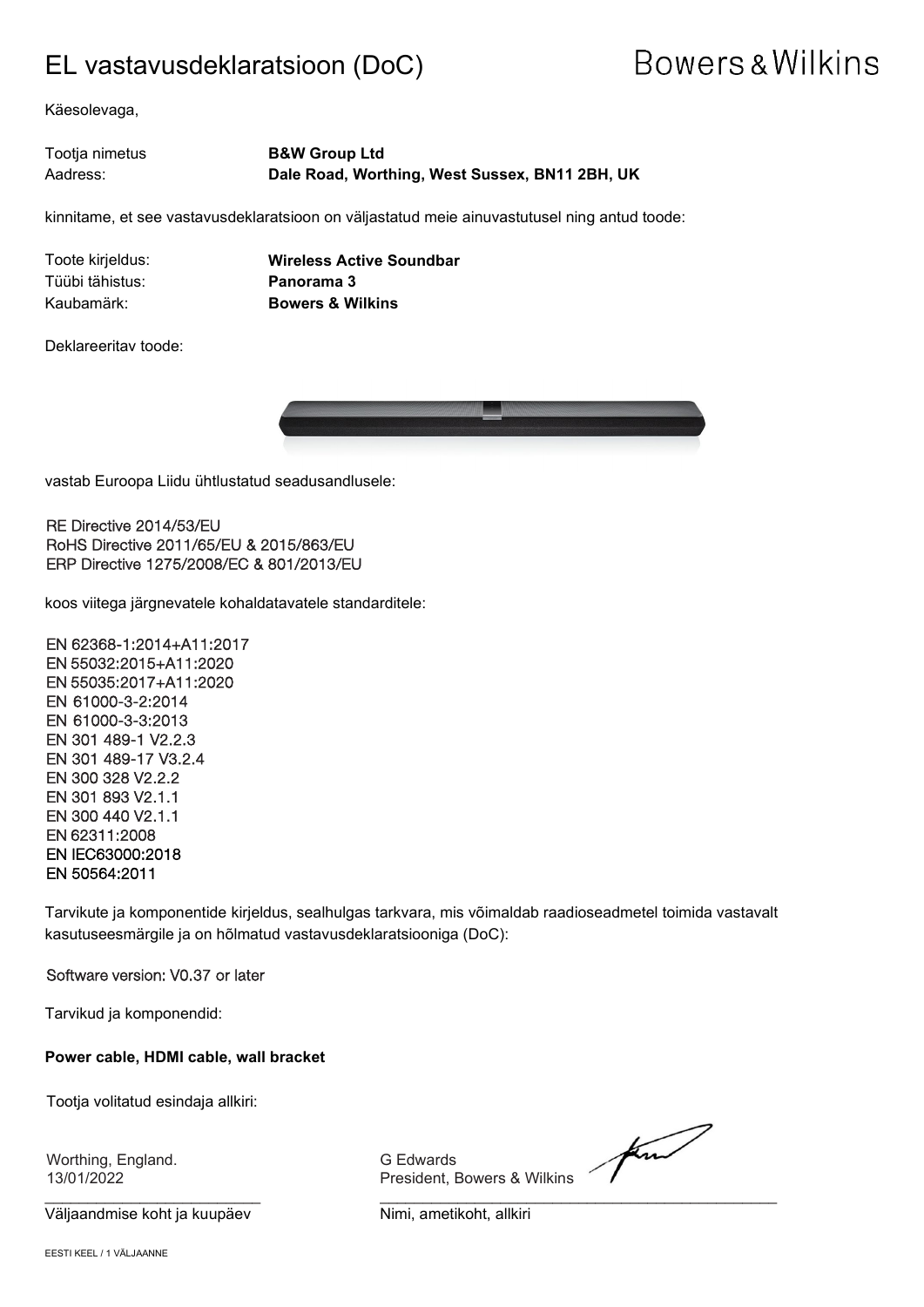### ES Atbilstības deklarācija

## Bowers & Wilkins

Ar šo mēs,

#### Ražotāja nosaukums: **B&W Group Ltd** Adrese: **Dale Road, Worthing, West Sussex, BN11 2BH, UK**

apliecinām, ka šī atbilstības deklarācija izdota tikai uz mūsu atbildību un ka šis produkts:

Tipa apzīmējums(-i): **Panorama 3** Preču zīme: **Bowers & Wilkins**

Produkta apraksts: **Wireless Active Soundbar**

Deklarācijas objekts:



atbilst attiecīgajiem Savienības saskaņošanas likumiem:

RE Directive 2014/53/EU RoHS Directive 2011/65/EU & 2015/863/EU ERP Directive 1275/2008/EC & 801/2013/EU

ar atsauci uz sekojošiem piemērotiem standartiem:

EN 62368-1:2014+A11:2017 EN 55032:2015+A11:2020 EN 55035:2017+A11:2020 EN 61000-3-2:2014 EN 61000-3-3:2013 EN 301 489-1 V2.2.3 EN 301 489-17 V3.2.4 EN 300 328 V2.2.2 EN 301 893 V2.1.1 EN 300 440 V2.1.1 EN 62311:2008 EN IEC63000:2018 EN 50564:2011

Piederumu un detaļu apraksts, tai skaitā programmatūras, kas ļauj radio aprīkojumam darboties kā paredzēts, un kas atbilst Atbilstības deklarācijai:

Software version: V0.37 or later

Piederumi un detaļas:

**Power cable, HDMI cable, wall bracket**

Parakstīts kā vārdā:

Worthing, England. G Edwards<br>13/01/2022 The Second President, E

Izdošanas vieta un datums Vārds, amats, paraksts

President, Bowers & Wilkins

for

 $\frac{1}{2}$  , and the contribution of the contribution of  $\frac{1}{2}$  , and  $\frac{1}{2}$  , and  $\frac{1}{2}$  , and  $\frac{1}{2}$  , and  $\frac{1}{2}$  , and  $\frac{1}{2}$  , and  $\frac{1}{2}$  , and  $\frac{1}{2}$  , and  $\frac{1}{2}$  , and  $\frac{1}{2}$  , and  $\frac{1$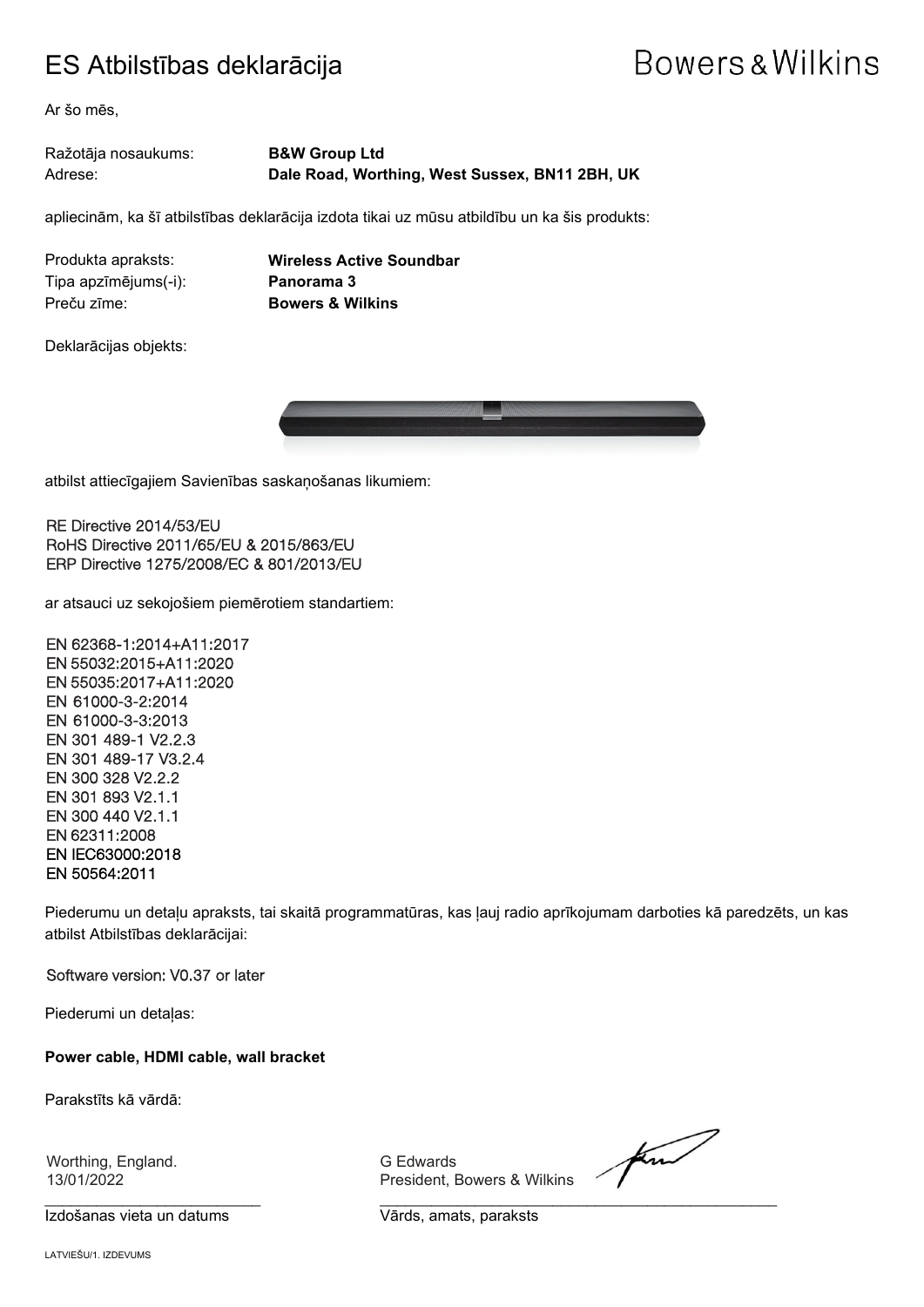### ES atitikties deklaracija (DoC)

# **Bowers & Wilkins**

Mes,

| Gamintojo pavadinimas: | <b>B&amp;W Group Ltd</b>                       |
|------------------------|------------------------------------------------|
| Adresas:               | Dale Road, Worthing, West Sussex, BN11 2BH, UK |

patvirtiname, kad ši DoC deklaracija išduodama mūsų atsakomybe ir kad šis gaminys:

Tipo pavadinimas (-ai): **Panorama 3** Prekės ženklas: **Bowers & Wilkins**

Gaminio aprašymas: **Wireless Active Soundbar**

Deklaracijos objektas:



atitinka susijusius Europos Sąjungos teisės aktus:

RE Directive 2014/53/EU RoHS Directive 2011/65/EU & 2015/863/EU ERP Directive 1275/2008/EC & 801/2013/EU

Taikant šiuos standartus:

EN 62368-1:2014+A11:2017 EN 55032:2015+A11:2020 EN 55035:2017+A11:2020 EN 61000-3-2:2014 EN 61000-3-3:2013 EN 301 489-1 V2.2.3 EN 301 489-17 V3.2.4 EN 300 328 V2.2.2 EN 301 893 V2.1.1 EN 300 440 V2.1.1 EN 62311:2008 EN IEC63000:2018 **EN 50564:2011**

Priedų ir komponentų, įskaitant programinę įrangą, leidžiančią radijo įrenginiui veikti kaip numatyta pagal DoC, aprašymas:

Software version: V0.37 or later

Priedai ir komponentai:

**Power cable, HDMI cable, wall bracket**

Pasirašė:

Worthing, England. G Edwards

for President, Bowers & Wilkins <

\_\_\_\_\_\_\_\_\_\_\_\_\_\_\_\_\_\_\_\_\_\_\_\_\_ \_\_\_\_\_\_\_\_\_\_\_\_\_\_\_\_\_\_\_\_\_\_\_\_\_\_\_\_\_\_\_\_\_\_\_\_\_\_\_\_\_\_\_\_\_\_

Išdavimo vieta ir laikas **Pavardė, pareigos, parašas**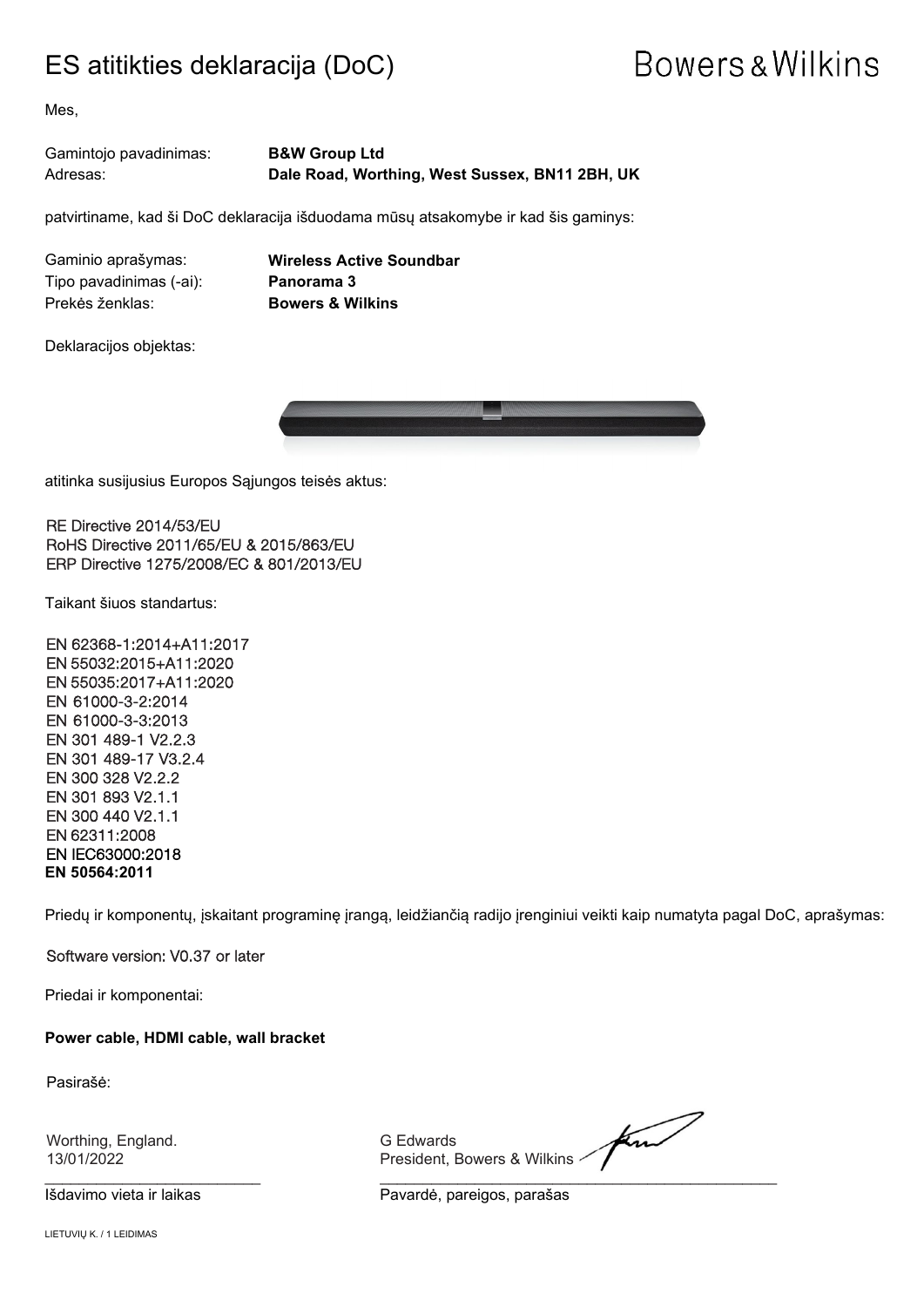### EU prohlášení o shodě (DoC)

## **Bowers & Wilkins**

Za naši společnost

Název výrobce: **B&W Group Ltd** Adresa: **Dale Road, Worthing, West Sussex, BN11 2BH, UK**

na vlastní odpovědnost vydáváme tento dokument a prohlašujeme, že tento produkt:

Typové označení: **Panorama 3** Značka: **Bowers & Wilkins**

Popis produktu: **Wireless Active Soundbar**

Předmět prohlášení:



 $\overline{a}$ je v souladu s relevantní legislativou EU:

RE Directive 2014/53/EU RoHS Directive 2011/65/EU & 2015/863/EU ERP Directive 1275/2008/EC & 801/2013/EU

s odkazem na aplikaci následujících norem:

EN 62368-1:2014+A11:2017 EN 55032:2015+A11:2020 EN 55035:2017+A11:2020 EN 61000-3-2:2014 EN 61000-3-3:2013 EN 301 489-1 V2.2.3 EN 301 489-17 V3.2.4 EN 300 328 V2.2.2 EN 301 893 V2.1.1 EN 300 440 V2.1.1 EN 62311:2008 EN IEC63000:2018 EN 50564:2011

Popis příslušenství a součástí, včetně software, jenž tomuto radio zařízení zaručují správnou funkci a umožňují splňovat podmínky prohlášení o shodě:

Software version: V0.37 or later

Příslušenství a součásti:

**Power cable, HDMI cable, wall bracket**

Za společnost podepsán:

Worthing, England. G Edwards

President, Bowers & Wilkins

\_\_\_\_\_\_\_\_\_\_\_\_\_\_\_\_\_\_\_\_\_\_\_\_\_ \_\_\_\_\_\_\_\_\_\_\_\_\_\_\_\_\_\_\_\_\_\_\_\_\_\_\_\_\_\_\_\_\_\_\_\_\_\_\_\_\_\_\_\_\_\_

Místo a datum vydání vznikladní vzduhladní v vlastní vydání v vlastní v vlastní v vlastní v vlastní v vlastní v

ČEŠTINA / VYDÁNÍ 1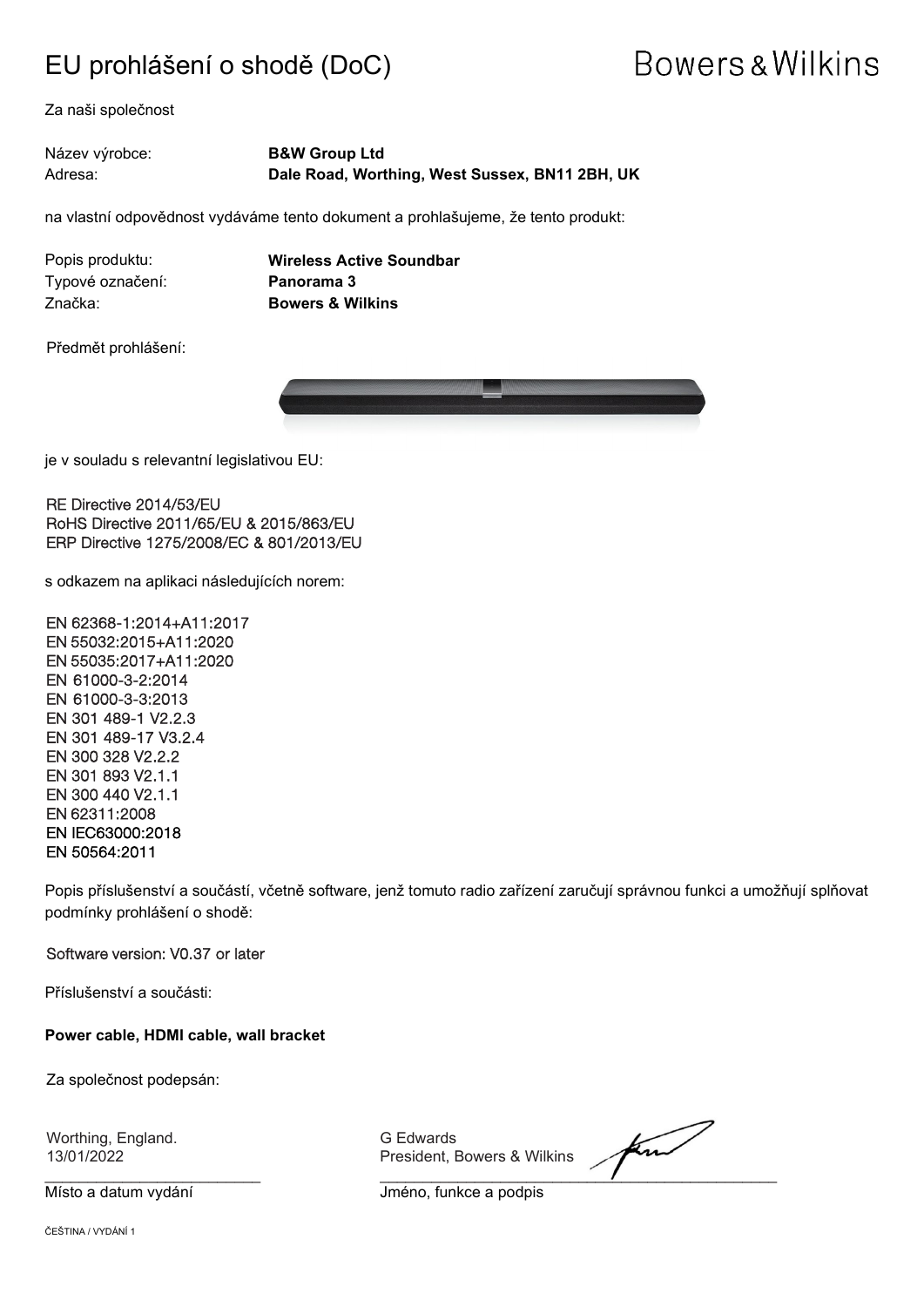### Vyhlásenie EÚ o zhode (DoC)

## Bowers & Wilkins

Týmto

Názov výrobcu: **B&W Group Ltd** Adresa: **Dale Road, Worthing, West Sussex, BN11 2BH, UK**

vyhlasujeme, že toto vyhlásenie o zhode sa vydáva na našu výlučnú zodpovednosť a že tento výrobok:

Typové označenie: **Panorama 3** Ochranna známka: **Bowers & Wilkins**

Popis produktu: **Wireless Active Soundbar**

Predmet vyhlásenia:



 $\overline{a}$ je v súlade s ustanoveniami príslušných harmonizačných právnych predpisov EÚ:

RE Directive 2014/53/EU RoHS Directive 2011/65/EU & 2015/863/EU ERP Directive 1275/2008/EC & 801/2013/EU

s odkazom na nasledujúce použité normy:

EN 62368-1:2014+A11:2017 EN 55032:2015+A11:2020 EN 55035:2017+A11:2020 EN 61000-3-2:2014 EN 61000-3-3:2013 EN 301 489-1 V2.2.3 EN 301 489-17 V3.2.4 EN 300 328 V2.2.2 EN 301 893 V2.1.1 EN 300 440 V2.1.1 EN 62311:2008 EN IEC63000:2018 **EN 50564:2011**

Popis príslušenstva a komponentov vrátane softvéru, ktoré umožňujú správne fungovanie rádiového zariadenia v súlade s vyhlásením o zhode:

Software version: V0.37 or later

Príslušenstvo a komponenty:

**Power cable, HDMI cable, wall bracket**

Podpísané za a v mene spoločnosti:

Worthing, England. G Edwards

Miesto a dátum vydania metalair metal Meno, funkcia, podpis

President, Bowers & Wilkins

for

 $\frac{1}{2}$  , and the contribution of the contribution of  $\frac{1}{2}$  , and  $\frac{1}{2}$  , and  $\frac{1}{2}$  , and  $\frac{1}{2}$  , and  $\frac{1}{2}$  , and  $\frac{1}{2}$  , and  $\frac{1}{2}$  , and  $\frac{1}{2}$  , and  $\frac{1}{2}$  , and  $\frac{1}{2}$  , and  $\frac{1$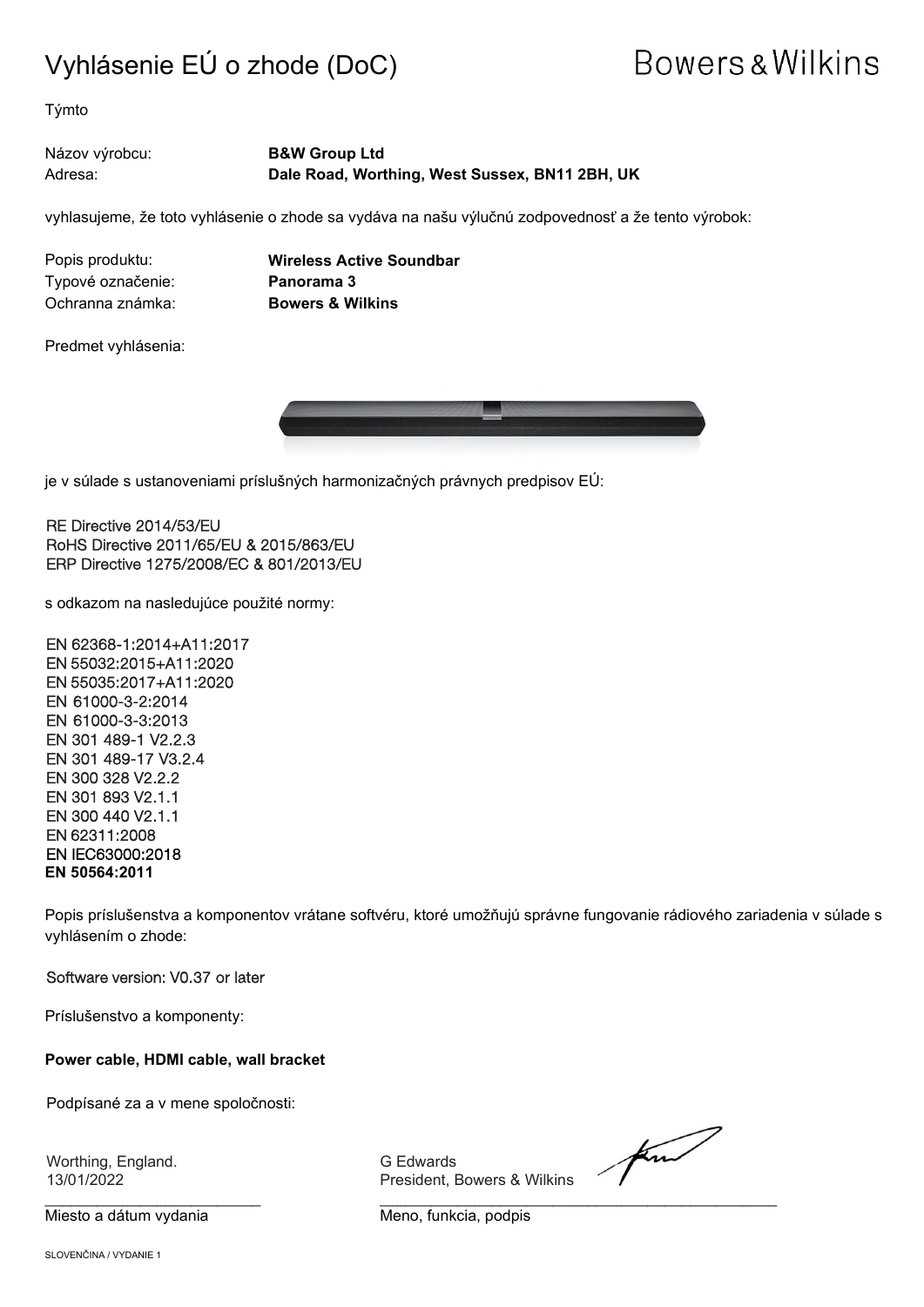### EU megfelelőségi nyilatkozat (DoC)

## **Bowers & Wilkins**

Ezennel kijelentjük,

| A gyártó neve: | <b>B&amp;W Group Ltd</b>                       |
|----------------|------------------------------------------------|
| Cím:           | Dale Road, Worthing, West Sussex, BN11 2BH, UK |

hogy ez a DoC kizárólagos felelősségünk alá tartozik, és ez a termék:

Típusjel (ek): **Panorama 3**

Termékleírás: **Wireless Active Soundbar** Védjegy: **Bowers & Wilkins**

A nyilatkozat tárgya:



J Összhangban van a vonatkozó Uniós harmonizációs jogszabályokkal:

RE Directive 2014/53/EU RoHS Directive 2011/65/EU & 2015/863/EU ERP Directive 1275/2008/EC & 801/2013/EU

Az alkalmazott alábbi szabványokra való hivatkozással:

EN 62368-1:2014+A11:2017 EN 55032:2015+A11:2020 EN 55035:2017+A11:2020 EN 61000-3-2:2014 EN 61000-3-3:2013 EN 301 489-1 V2.2.3 EN 301 489-17 V3.2.4 EN 300 328 V2.2.2 EN 301 893 V2.1.1 EN 300 440 V2.1.1 EN 62311:2008 EN IEC63000:2018 EN 50564:2011

A tartozékok és alkatrészek leírása, beleértve a szoftvereket is, amelyek lehetővé teszik a rádió berendezések rendeltetésszerű működését és a DoC lefedi:

Software version: V0.37 or later

Tartozékok és komponensek:

**Power cable, HDMI cable, wall bracket**

Aláírásra és nevében:

Worthing, England. G Edwards

A kiállítás helye és ideje Név, beosztás, aláírás

President, Bowers & Wilkins

find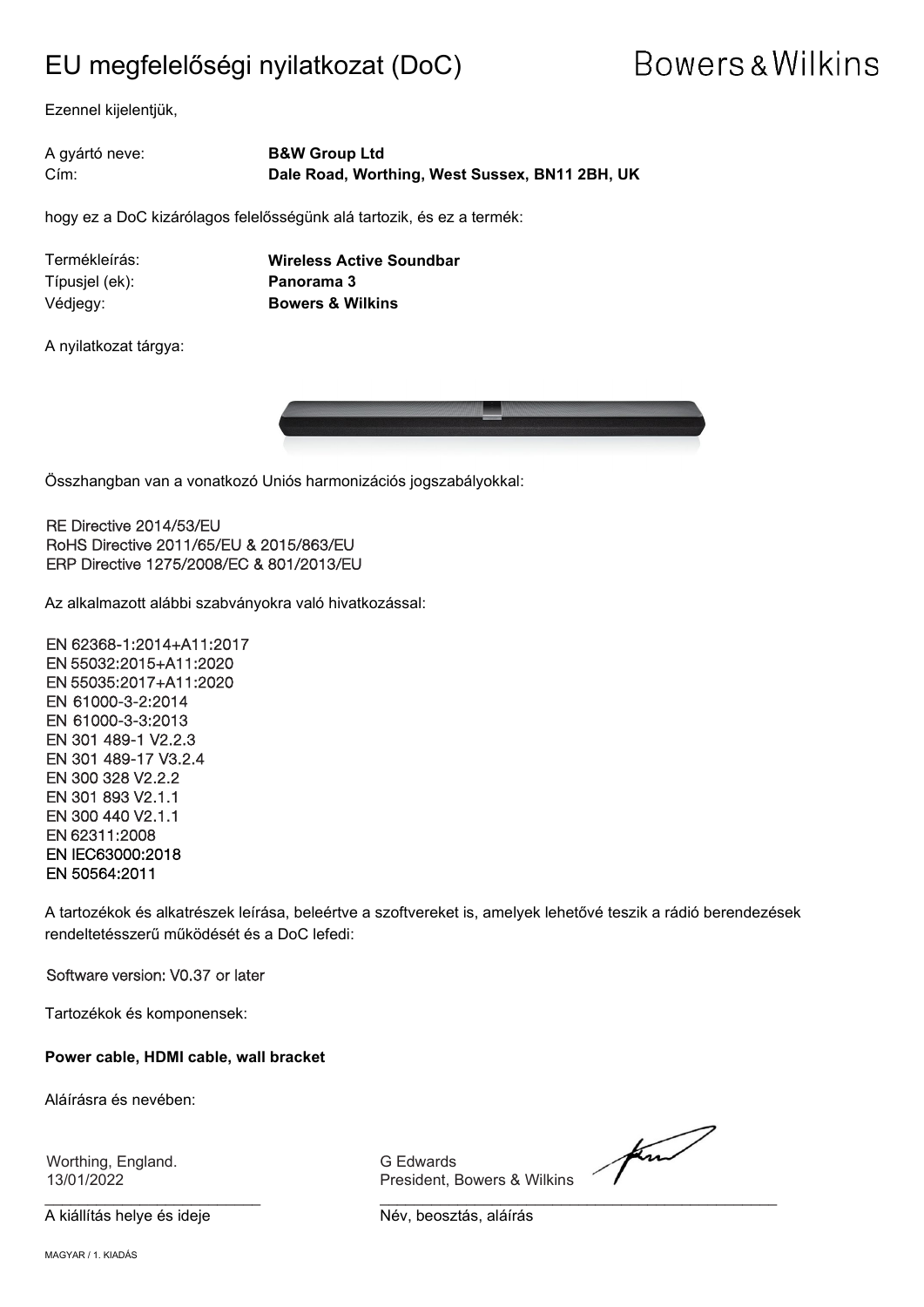### Europejska Deklaracja Zgodności

## **Bowers & Wilkins**

Niniejszym my,

Nazwa producenta: **B&W Group Ltd** Adres: **Dale Road, Worthing, West Sussex, BN11 2BH, UK**

oświadczamy, że niniejsza deklaracja została wydana na naszą wyłączną odpowiedzialność i że produkt:

Model: **Panorama 3**

Opis produktu: **Wireless Active Soundbar** Marka: **Bowers & Wilkins**

Przedmiot deklaracji:



 $\overline{a}$ jest zgodny z prawodawstwem Unii Europejskiej:

RE Directive 2014/53/EU RoHS Directive 2011/65/EU & 2015/863/EU ERP Directive 1275/2008/EC & 801/2013/EU

w odniesieniu do następujących standardów:

EN 62368-1:2014+A11:2017 EN 55032:2015+A11:2020 EN 55035:2017+A11:2020 EN 61000-3-2:2014 EN 61000-3-3:2013 EN 301 489-1 V2.2.3 EN 301 489-17 V3.2.4 EN 300 328 V2.2.2 EN 301 893 V2.1.1 EN 300 440 V2.1.1 EN 62311:2008 EN IEC63000:2018 **EN 50564:2011**

Opis akcesoriów i podzespołów, w tym oprogramowania, które pozwalają na użytkowanie sprzętu radiowego zgodnie z przeznaczeniem i objętych deklaracją:

Software version: V0.37 or later

Akcesoria i komponenty:

**Power cable, HDMI cable, wall bracket**

Podpisano w imieniu i na zlecenie:

Worthing, England. G Edwards

13/01/2022 President, Bowers & Wilkins

for

 $\frac{1}{2}$  , and the set of the set of the set of the set of the set of the set of the set of the set of the set of the set of the set of the set of the set of the set of the set of the set of the set of the set of the set Miejsce i data wydania **Imię, Funkcja**, podpis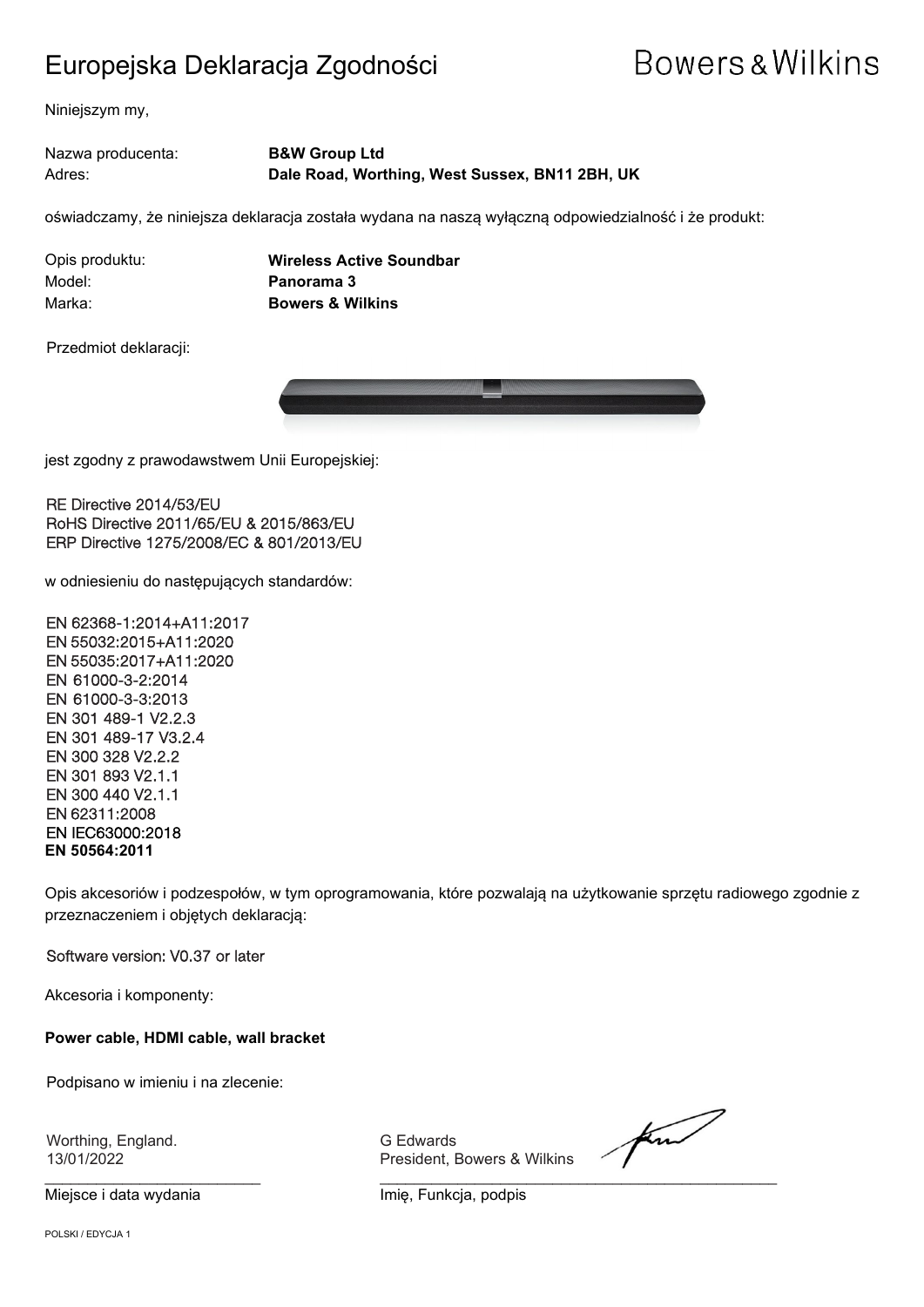### Izjava EU o skladnosti

## Bowers & Wilkins

S tem dokumentom izjavljamo,

#### Ime proizvajalca: **B&W Group Ltd** Naslov: **Dale Road, Worthing, West Sussex, BN11 2BH, UK**

da je ta izjava o skladnosti izdana na lastno odgovornost proizvajalca in da je naslednji proizvod:

| Opis proizvoda:  |  |
|------------------|--|
| Oznaka tipa:     |  |
| Blagovna znamka: |  |

**Wireless Active Soundbar Panorama 3 Bowers & Wilkins** 

Predmet navedene izjave:



v skladu z ustreznimi zakonodajami Evropske unije o harmonizaciji:

#### RE Directive 2014/53/EU RoHS Directive 2011/65/EU & 2015/863/EU ERP Directive 1275/2008/EC & 801/2013/EU

Sklicevanja na uporabljene relevantne harmonizirane standarde:

EN 62368-1:2014+A11:2017 EN 55032:2015+A11:2020 EN 55035:2017+A11:2020 EN 61000-3-2:2014 EN 61000-3-3:2013 EN 301 489-1 V2.2.3 EN 301 489-17 V3.2.4 EN 300 328 V2.2.2 EN 301 893 V2.1.1 EN 300 440 V2.1.1 EN 62311:2008 EN IEC63000:2018 **EN 50564:2011**

Opis dodatkov in komponent, vključno s programsko opremo, ki omogočajo delovanje radijske opreme, kot je to predvideno in zajeto v Izjavi o skladnosti:

#### Software version: V0.37 or later

Dodatki in komponente:

**Power cable, HDMI cable, wall bracket**

Podpisano za in v imenu:

Worthing, England. G Edwards

President, Bowers & Wilkins

for

 $\frac{1}{2}$  , and the set of the set of the set of the set of the set of the set of the set of the set of the set of the set of the set of the set of the set of the set of the set of the set of the set of the set of the set Kraj in datum izdaje **Ime, funkcija, podpis**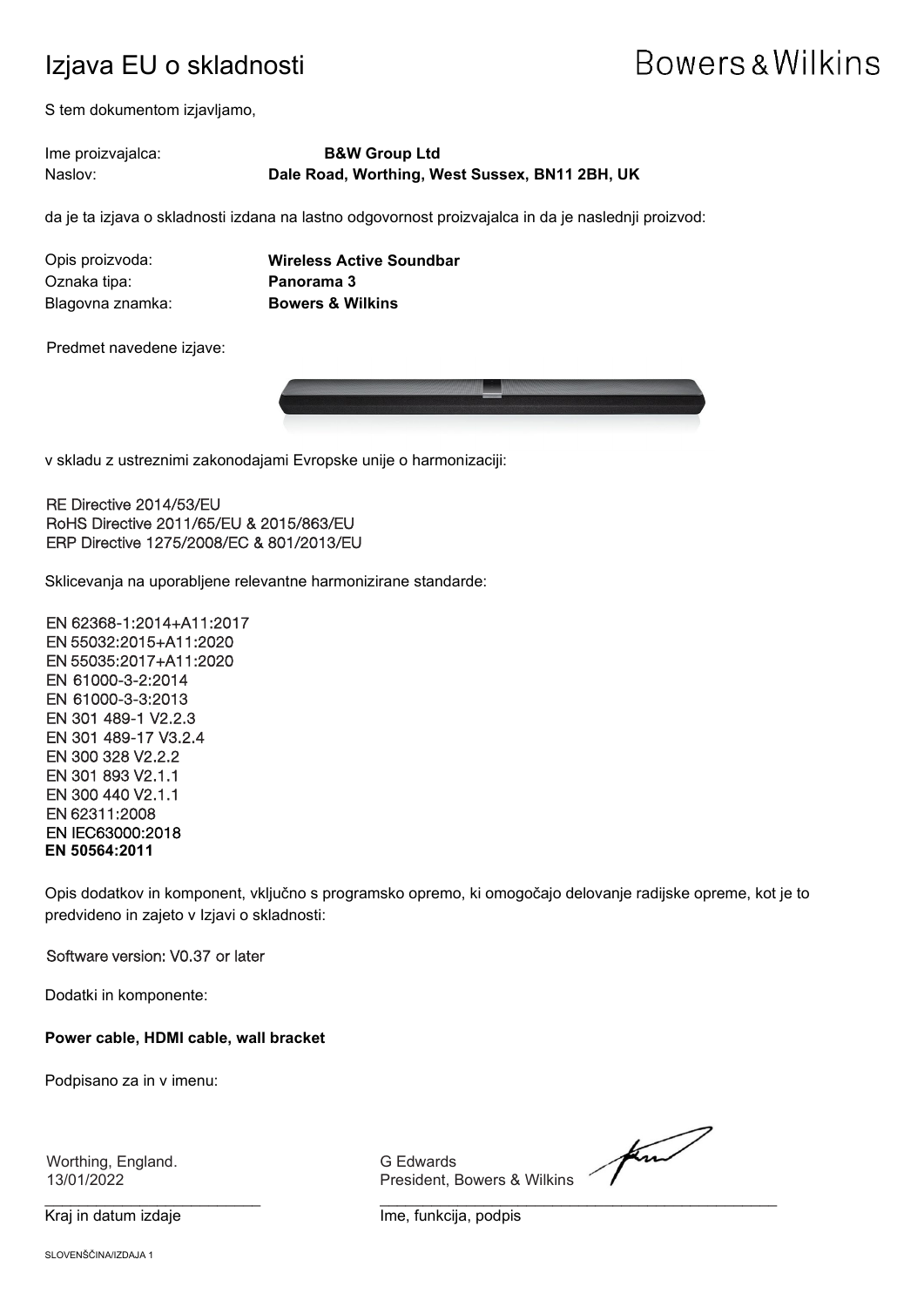### EU izjava o usklađenosti

## Bowers & Wilkins

Ovim proizvođač

#### Naziv proizvođača: **B&W Group Ltd** Adresa: **Dale Road, Worthing, West Sussex, BN11 2BH, UK**

izjavljuje da je ova izjava o usklađenosti izdata pod njegovom isključivom odgovornošću i da je proizvod:

Oznaka tipa: **Panorama 3**

Opis proizvoda: **Wireless Active Soundbar** Zaštitni znak: **Bowers & Wilkins**

Predmet izjave:



usaglašen sa zahtevima utvrđenim u propisima Zajednice za harmonizaciju:

RE Directive 2014/53/EU RoHS Directive 2011/65/EU & 2015/863/EU ERP Directive 1275/2008/EC & 801/2013/EU

uzimajući u obzir sledeće primenjene standarde:

EN 62368-1:2014+A11:2017 EN 55032:2015+A11:2020 EN 55035:2017+A11:2020 EN 61000-3-2:2014 EN 61000-3-3:2013 EN 301 489-1 V2.2.3 EN 301 489-17 V3.2.4 EN 300 328 V2.2.2 EN 301 893 V2.1.1 EN 300 440 V2.1.1 EN 62311:2008 EN IEC63000:2018 EN 50564:2011

Opis dodatne opreme i delova, uključujući softver, koji omogućavaju predviđeno funkcionisanje radio-opreme i koji su obuhvaćeni izjavom o usklađenosti:

Software version: V0.37 or later

Oprema i delovi:

**Power cable, HDMI cable, wall bracket**

Potpisao/la za i u ime:

Worthing, England. G Edwards

President, Bowers & Wilkins

for

\_\_\_\_\_\_\_\_\_\_\_\_\_\_\_\_\_\_\_\_\_\_\_\_\_ \_\_\_\_\_\_\_\_\_\_\_\_\_\_\_\_\_\_\_\_\_\_\_\_\_\_\_\_\_\_\_\_\_\_\_\_\_\_\_\_\_\_\_\_\_\_ Mesto i datum izdavanja Ime i prezime, funkcija i potpis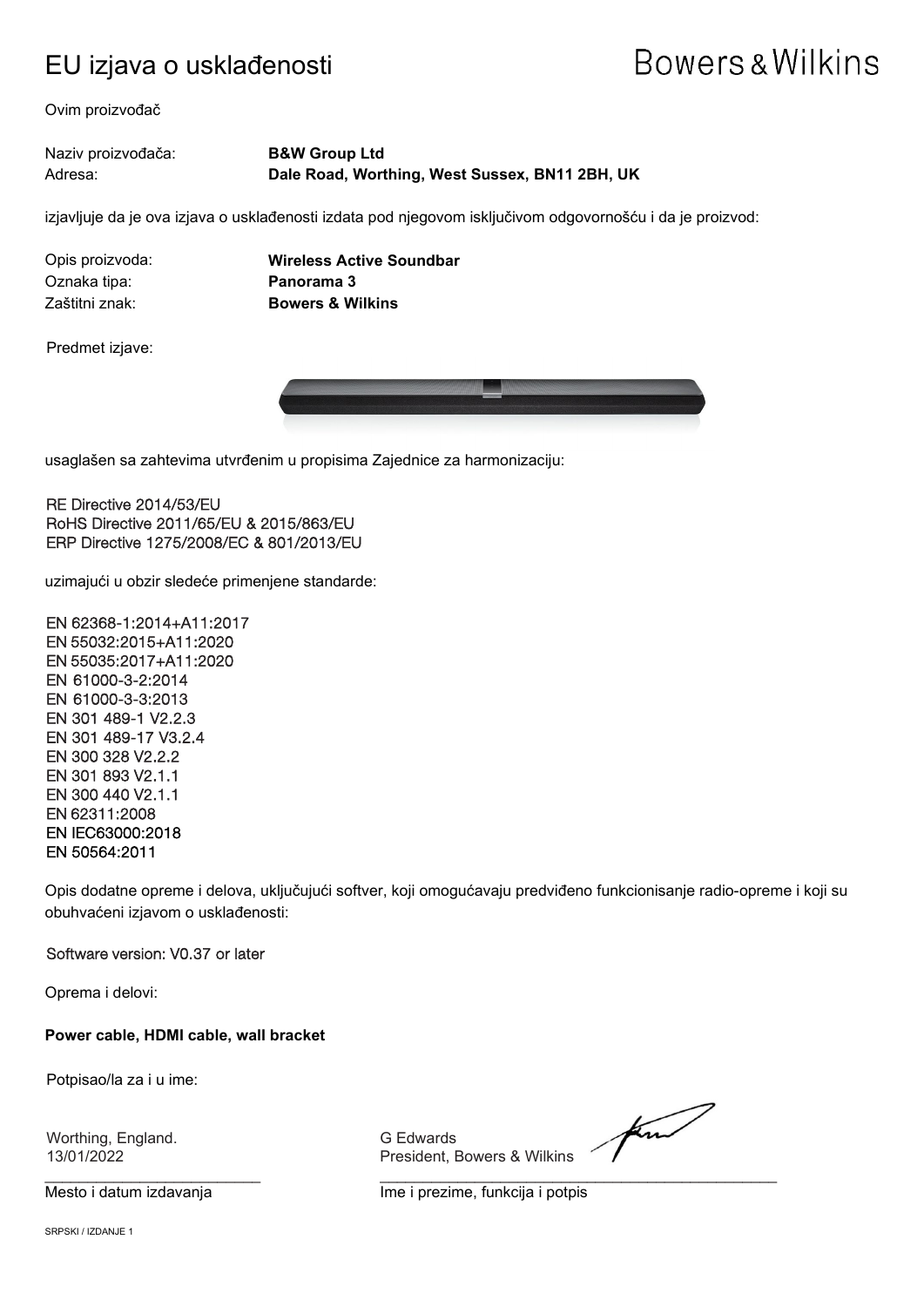### EU izjava o sukladnosti

## Bowers & Wilkins

Ovim dokumentom proizvođač

| Ime proizvođača: | <b>B&amp;W Group Ltd</b>                       |
|------------------|------------------------------------------------|
| Adresa:          | Dale Road, Worthing, West Sussex, BN11 2BH, UK |

izjavljuje da je ova Izjava o sukladnosti izdana pod njegovom isključivom odgovornošću te da je proizvod:

Oznake tipa: **Panorama 3**

Opis proizvoda: **Wireless Active Soundbar** Zaštitni znak: **Bowers & Wilkins**

Predmet izjave:



u skladu s relevantnim zakonodavstvom Unije o usklađivanju:

RE Directive 2014/53/EU RoHS Directive 2011/65/EU & 2015/863/EU ERP Directive 1275/2008/EC & 801/2013/EU

s pozivanjem na sljedeće primijenjene standarde:

EN 62368-1:2014+A11:2017 EN 55032:2015+A11:2020 EN 55035:2017+A11:2020 EN 61000-3-2:2014 EN 61000-3-3:2013 EN 301 489-1 V2.2.3 EN 301 489-17 V3.2.4 EN 300 328 V2.2.2 EN 301 893 V2.1.1 EN 300 440 V2.1.1 EN 62311:2008 EN IEC63000:2018 EN 50564:2011

Opis dodatne opreme i komponenti, uključujući softver, koji omogućuju da radijska oprema radi kako je predviđeno i obuhvaćeno Izjavom o sukladnosti:

#### Software version: V0.37 or later

Dodatna oprema i komponente:

**Power cable, HDMI cable, wall bracket**

Potpisao za tvrtku i u njezino ime:

Worthing, England. G Edwards

Mjesto i datum izdavanja Ime, funkcija, potpis

President, Bowers & Wilkins

for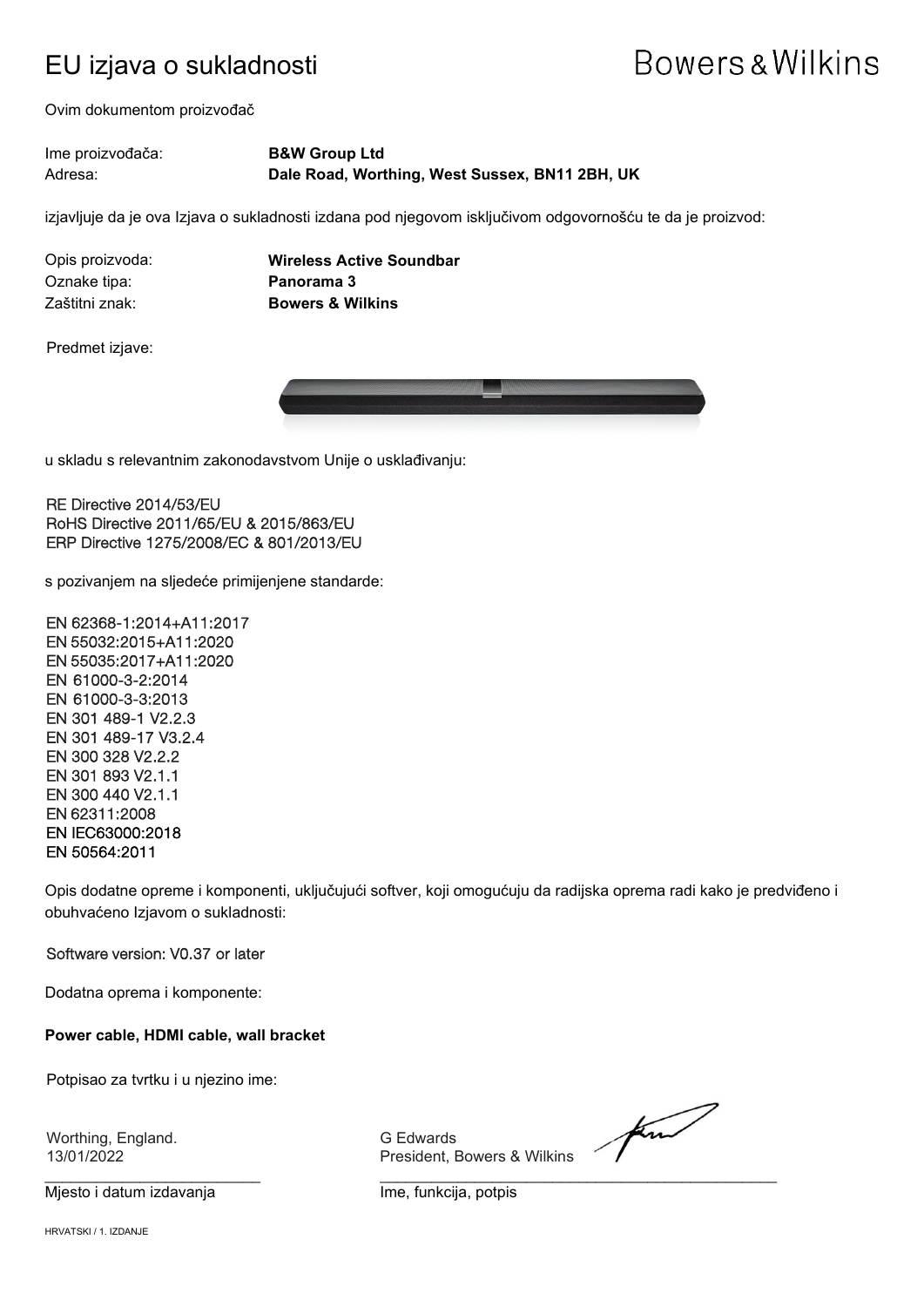### Декларација на ЕУ за сообразност

## Bowers & Wilkins

Со ова,

| Назив на производителот: | <b>B&amp;W Group Ltd</b>                       |
|--------------------------|------------------------------------------------|
| Адреса:                  | Dale Road, Worthing, West Sussex, BN11 2BH, UK |

изјавуваме дека оваа Декларација за сообразност ја издаваме под наша единствена одговорност и дека овој производ:

Ознака(и) на вид: **Panorama 3** Трговска марка: **Bowers & Wilkins**

Опис на производот: **Wireless Active Soundbar**

Предмет на декларацијата:



е во сообразност со соодветното законодавство на Европската Унија за хармонизација:

RE Directive 2014/53/EU RoHS Directive 2011/65/EU & 2015/863/EU ERP Directive 1275/2008/EC & 801/2013/EU

Со упатување на следните применливи стандарди:

EN 62368-1:2014+A11:2017 EN 55032:2015+A11:2020 EN 55035:2017+A11:2020 EN 61000-3-2:2014 EN 61000-3-3:2013 EN 301 489-1 V2.2.3 EN 301 489-17 V3.2.4 EN 300 328 V2.2.2 EN 301 893 V2.1.1 EN 300 440 V2.1.1 EN 62311:2008 EN IEC63000:2018 EN 50564:2011

Опис на додатоците и компонентите, вклучувајќи софтвер, кој овозможува радио опремата да функционира според намената и опфатот на Декларацијата за сообразност:

#### Software version: V0.37 or later

Додатоци и компоненти:

**Power cable, HDMI cable, wall bracket**

Потпишано за и во име на:

Worthing, England.<br>13/01/2022

Место и датум на издавање Име, функција, потпис

13/01/2022 President, Bowers & Wilkins

\_\_\_\_\_\_\_\_\_\_\_\_\_\_\_\_\_\_\_\_\_\_\_\_\_ \_\_\_\_\_\_\_\_\_\_\_\_\_\_\_\_\_\_\_\_\_\_\_\_\_\_\_\_\_\_\_\_\_\_\_\_\_\_\_\_\_\_\_\_\_\_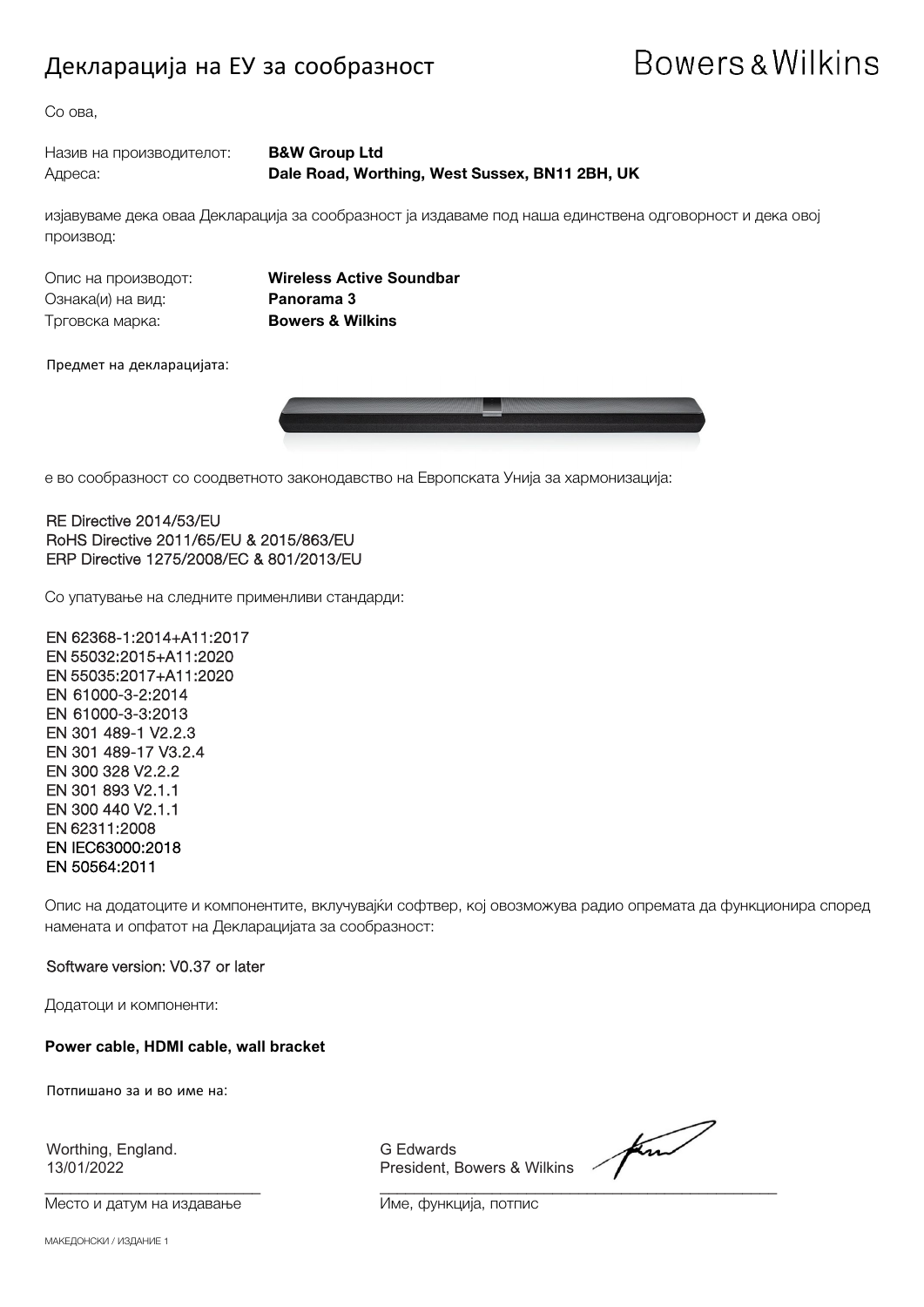### Declaraţie UE de Conformitate

## **Bowers & Wilkins**

Prin prezenta, noi,

| Numele fabricantului: | <b>B&amp;W Group Ltd</b>                       |
|-----------------------|------------------------------------------------|
| Adresa:               | Dale Road, Worthing, West Sussex, BN11 2BH, UK |

declarăm că această DC este emisă pe propria noastră răspundere şi că produsul:

Denumire(i) tip: **Panorama 3** Marca: **Bowers & Wilkins**

Descrierea produsului: **Wireless Active Soundbar**

Obiectul declaraţiei:



este în conformitate cu legislaţia armonizată corespunzătoare a UE:

RE Directive 2014/53/EU RoHS Directive 2011/65/EU & 2015/863/EU ERP Directive 1275/2008/EC & 801/2013/EU

cu referinţă la următoarele standarde aplicate:

EN 62368-1:2014+A11:2017 EN 55032:2015+A11:2020 EN 55035:2017+A11:2020 EN 61000-3-2:2014 EN 61000-3-3:2013 EN 301 489-1 V2.2.3 EN 301 489-17 V3.2.4 EN 300 328 V2.2.2 EN 301 893 V2.1.1 EN 300 440 V2.1.1 EN 62311:2008 EN IEC63000:2018 **EN 50564:2011**

Descrierea accesoriilor şi componentelor, inclusiv software, care permit echipamentului radio să funcţioneze corespunzător şi acoperit de DC:

Software version: V0.37 or later

Accesorii şi componente:

**Power cable, HDMI cable, wall bracket**

Semnat pentru şi în numele:

Worthing, England. G Edwards

13/01/2022 President, Bowers & Wilkins

Locul și data emiterii **Nume, Funcție, semnătură** 

 $\frac{1}{2}$  , and the set of the set of the set of the set of the set of the set of the set of the set of the set of the set of the set of the set of the set of the set of the set of the set of the set of the set of the set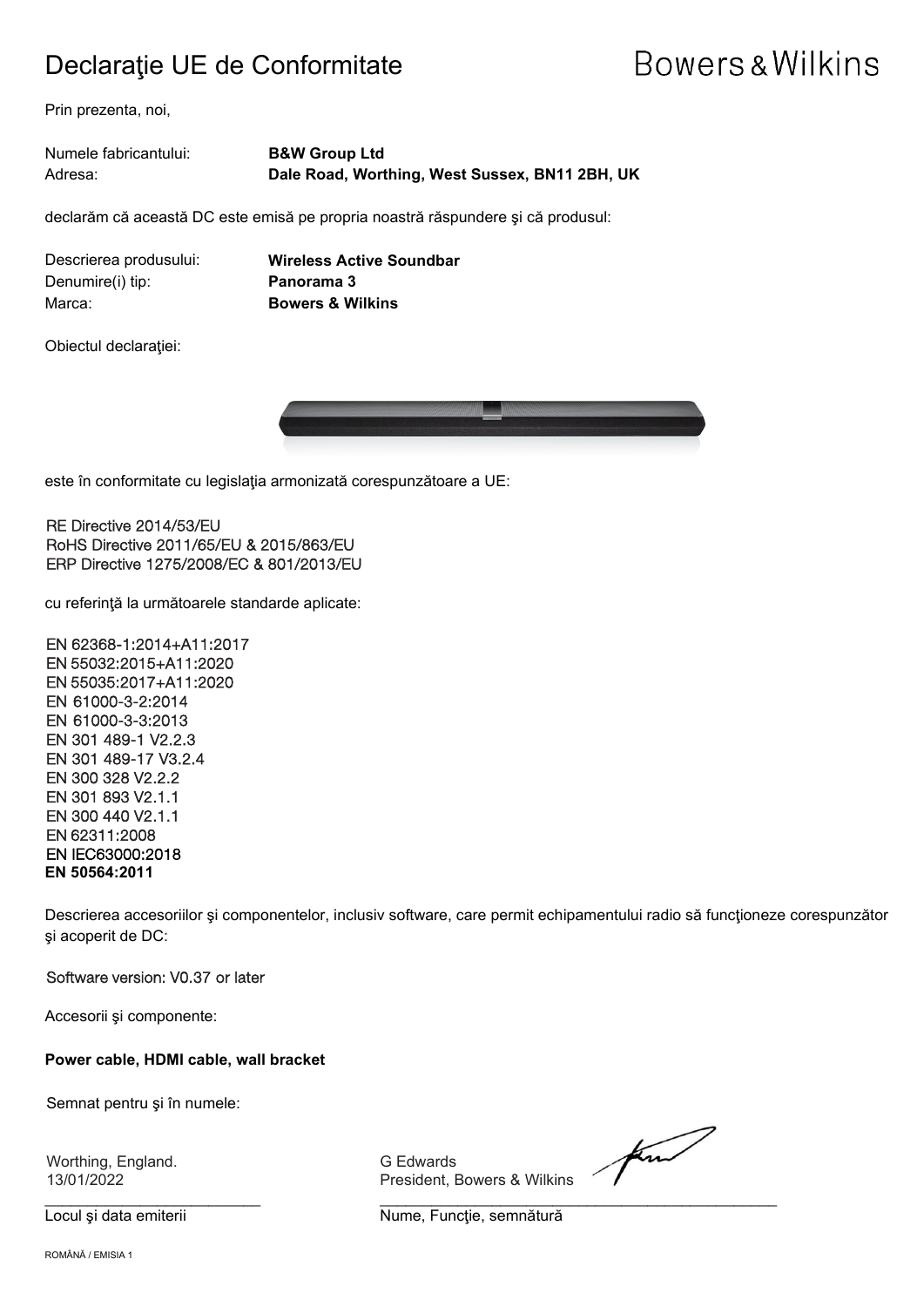### ЕУ Декларација о усклађености(DoC)

## **Bowers & Wilkins**

Овим ми,

#### Назив фабриканта: **B&W Group Ltd** Адреса: **Dale Road, Worthing, West Sussex, BN11 2BH, UK**

изјављујемо да се ова Декларација о усклађености издаје под нашом одговорности и да је овај производ:

Ознака типа: **Panorama 3** Заштитни знак: **Bowers & Wilkins**

Опис производа: **Wireless Active Soundbar**

Предмет изјаве:



усклађен је са релевантним законима Уније о усклађивању:

#### RE Directive 2014/53/EU RoHS Directive 2011/65/EU & 2015/863/EU **ERP Directive 1275/2008/EC & 801/2013/EU**

са упућивањем на примјену сљедећих норми:

EN 62368-1:2014+A11:2017 EN 55032:2015+A11:2020 EN 55035:2017+A11:2020 EN 61000-3-2:2014 EN 61000-3-3:2013 EN 301 489-1 V2.2.3 EN 301 489-17 V3.2.4 EN 300 328 V2.2.2 EN 301 893 V2.1.1 EN 300 440 V2.1.1 EN 62311:2008 EN IEC63000:2018 EN 50564:2011

Опис прибора и дијелова, укључујући софтвер, који омогућавају радио-опреми да ради према намјени и опису из Декларације о усклађености:

#### Software version: V0.37 or later

Прибор и дијелови:

**Power cable, HDMI cable, wall bracket**

Потписује у име:

Worthing, England. G Edwards

Мјесто и датум издавања Име, функција, потпис

President, Bowers & Wilkins

find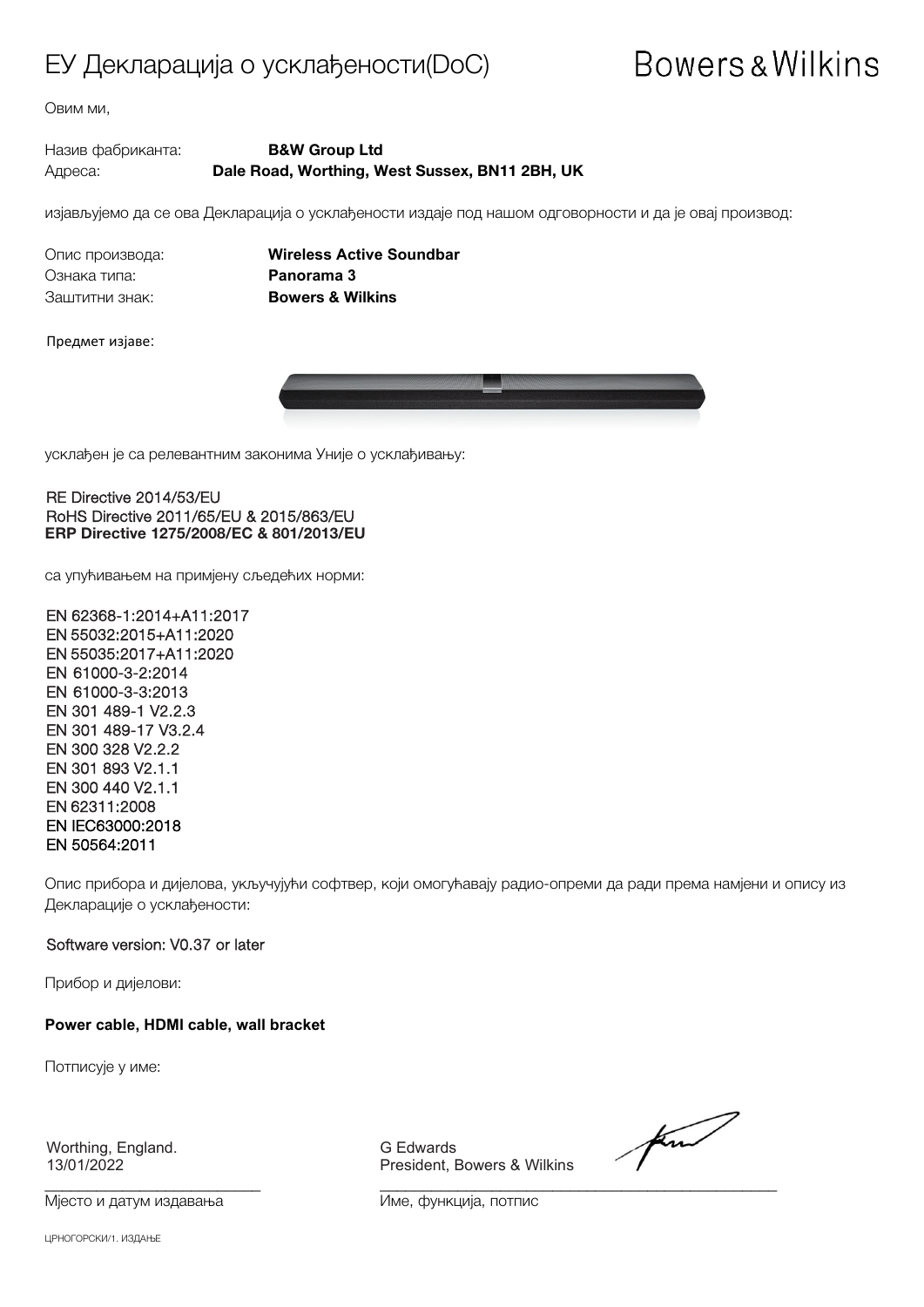### Dikjarazzjoni tal-Konformità tal-UE

## **Bowers & Wilkins**

B'dan aħna,

Isem tal-manifattur: **B&W Group Ltd** Indirizz: **Dale Road, Worthing, West Sussex, BN11 2BH, UK**

Niddikjaraw li din id-DoC hi maħruġa taħt ir-responsabbiltà unika tagħna u li dan il-prodott:

Deskrizzjoni tal-prodott: **Wireless Active Soundbar** Tip ta' Deżinzjazzjoni(jiet): **Panorama 3** Trademark: **Bowers & Wilkins**

L-għan tad-dikjarazzjoni:



 $\overline{a}$ hu f'konformità mal-leġiżlazzjoni rilevanti tal-Unjoni dwar l-armonizzazzjoni:

RE Directive 2014/53/EU RoHS Directive 2011/65/EU & 2015/863/EU **ERP Directive 1275/2008/EC & 801/2013/EU**

b'referenza għall-istandards applikati li ġejjin:

EN 62368-1:2014+A11:2017 EN 55032:2015+A11:2020 EN 55035:2017+A11:2020 EN 61000-3-2:2014 EN 61000-3-3:2013 EN 301 489-1 V2.2.3 EN 301 489-17 V3.2.4 EN 300 328 V2.2.2 EN 301 893 V2.1.1 EN 300 440 V2.1.1 EN 62311:2008 EN IEC63000:2018 EN 50564:2011

Deskrizzjoni tal-aċċessorji u tal-komponenti, inkluż is-softwer, li jippermettu lit-tagħmir tar-radju jopera kif intenzjonat u kopert mid-DoC:

Software version: V0.37 or later

Aċċessorji u komponenti:

**Power cable, HDMI cable, wall bracket**

Iffirmat għal u f'isem:

Worthing, England. G Edwards

Post u data tal-ħruġ Isem, Kariga, firma

President, Bowers & Wilkins

for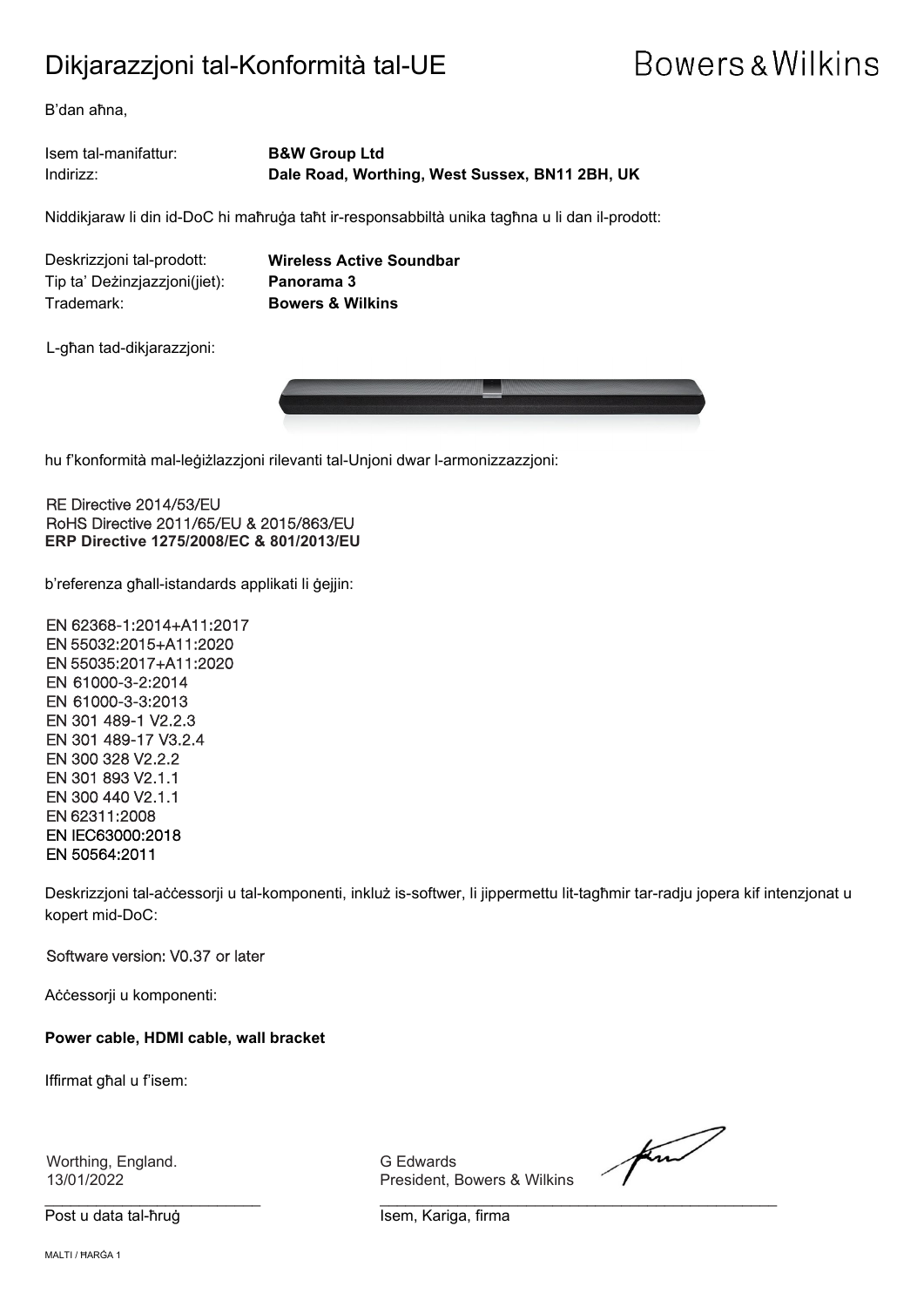### Declarația UE de Conformitate

## **Bowers & Wilkins**

Declarăm prin prezenta

| Numele producătorului: | <b>B&amp;W Group Ltd</b>                       |
|------------------------|------------------------------------------------|
| Adresa:                | Dale Road, Worthing, West Sussex, BN11 2BH, UK |

că acest DoC a fost eliberat pe propria răspundere și că acest produs:

| Descrierea produsului: |  |
|------------------------|--|
| Denumire(i) de tip:    |  |
| Marcă înregistrată:    |  |

**Wireless Active Soundbar Panorama 3 Bowers & Wilkins** 

Obiectul declarației:



este în conformitate cu legislația comunitară de armonizare relevantă:

RE Directive 2014/53/EU RoHS Directive 2011/65/EU & 2015/863/EU ERP Directive 1275/2008/EC & 801/2013/EU

cu referire la următoarele standarde aplicate:

EN 62368-1:2014+A11:2017 EN 55032:2015+A11:2020 EN 55035:2017+A11:2020 EN 61000-3-2:2014 EN 61000-3-3:2013 EN 301 489-1 V2.2.3 EN 301 489-17 V3.2.4 EN 300 328 V2.2.2 EN 301 893 V2.1.1 EN 300 440 V2.1.1 EN 62311:2008 EN IEC63000:2018 EN 50564:2011

Descrierea accesoriilor și componentelor, inclusiv software-ul, care permite echipamentului radio să funcționeze conform destinației sale și acoperite de DoC:

Software version: V0.37 or later

Accesorii și componente:

**Power cable, HDMI cable, wall bracket**

Semnat pentru și în numele:

Worthing, England. G Edwards

13/01/2022 President, Bowers & Wilkins

for

 $\frac{1}{2}$  , and the set of the set of the set of the set of the set of the set of the set of the set of the set of the set of the set of the set of the set of the set of the set of the set of the set of the set of the set Locul și data eliberării **Numele**, funcția, semnătura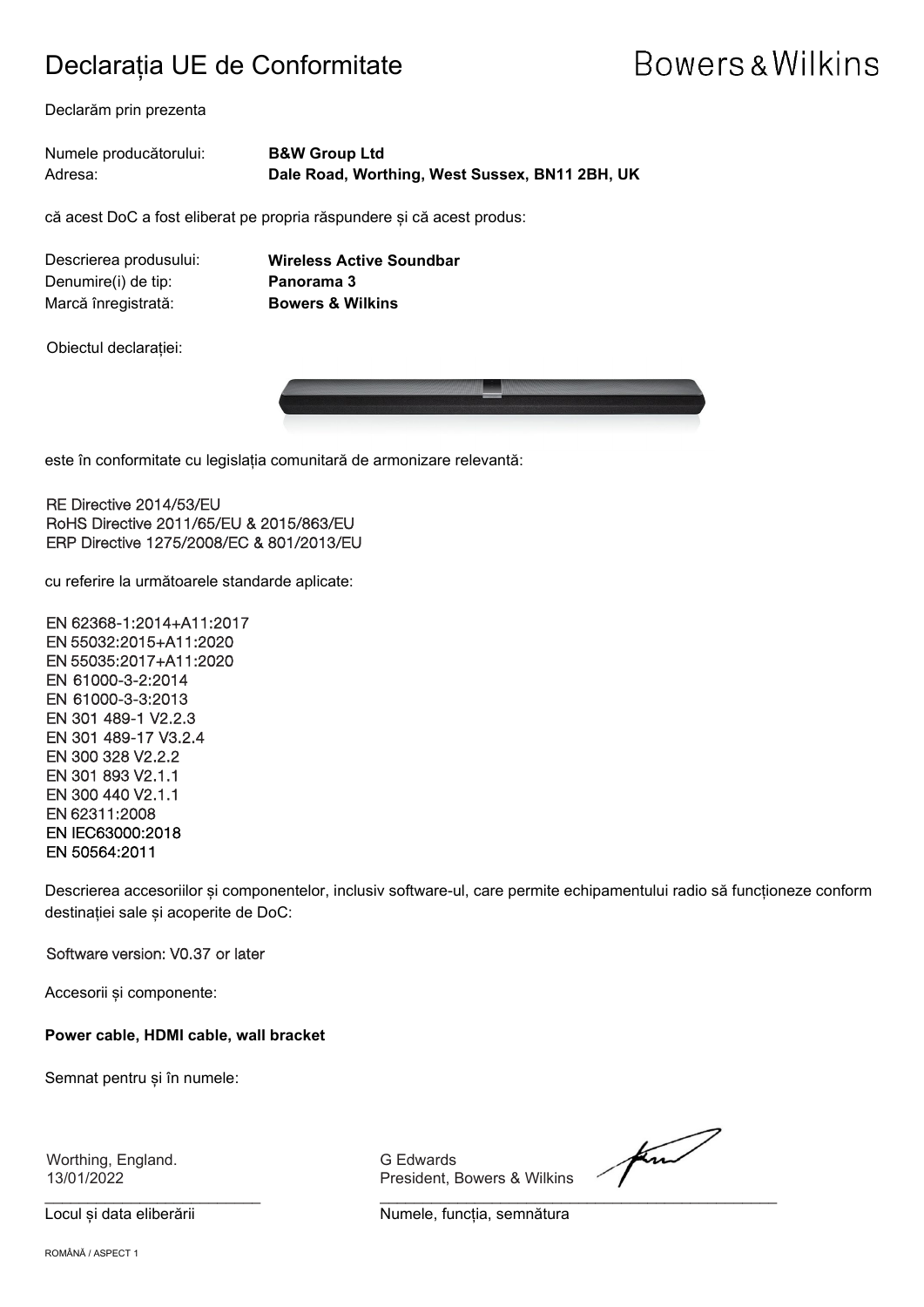### EU Uygunluk Beyanı (DoC)

## Bowers & Wilkins

Burada biz,

#### Üretici Firma Adı: **B&W Group Ltd** Adres: **Dale Road, Worthing, West Sussex, BN11 2BH, UK**

Bu belgenin tamamen bizim sorumluluğumuzda olduğunu beyan ederiz ve bu ürün:

Tip Tanımı: **Panorama 3**

Ürün tanımı: **Wireless Active Soundbar** Ticari Marka: **Bowers & Wilkins**

Beyanın konusu:



 $\overline{a}$ Söz konusu Union harmonizasyon mevzuatı ile uyum içinde:

RE Directive 2014/53/EU RoHS Directive 2011/65/EU & 2015/863/EU ERP Directive 1275/2008/EC & 801/2013/EU

Takip eden sıralı standartlar uygulanmıştır:

EN 62368-1:2014+A11:2017 EN 55032:2015+A11:2020 EN 55035:2017+A11:2020 EN 61000-3-2:2014 EN 61000-3-3:2013 EN 301 489-1 V2.2.3 EN 301 489-17 V3.2.4 EN 300 328 V2.2.2 EN 301 893 V2.1.1 EN 300 440 V2.1.1 EN 62311:2008 EN IEC63000:2018 **EN 50564:2011**

Radyo ekipmanının gerektiği gibi çalışmasına müsaade eden ve DoC içeriğinde bulunan yazılım dahil olmak üzere aksesuar ve komponentlerinin tanımı:

Software version: V0.37 or later

Aksesuar ve komponentler:

**Power cable, HDMI cable, wall bracket**

Worthing, England. G Edwards

13/01/2022 President, Bowers & Wilkins

 $\frac{1}{2}$  , and the set of the set of the set of the set of the set of the set of the set of the set of the set of the set of the set of the set of the set of the set of the set of the set of the set of the set of the set

find

için ve namına imzalanmıştır **Keşide yer ve tarihi, İsim, Görev, İmza**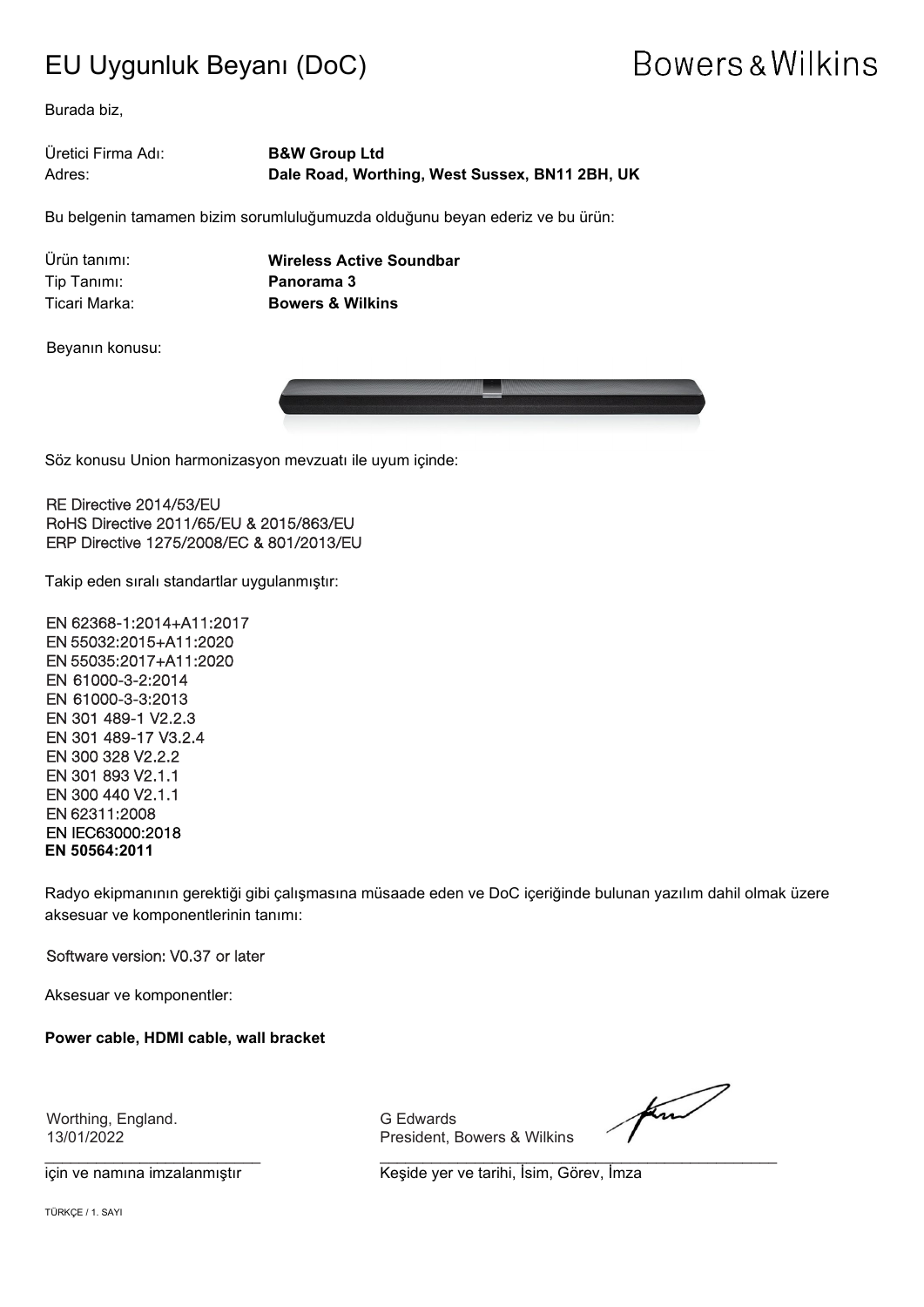#### Декларация ЕС о соответствии

## Bowers & Wilkins

Настоящим мы,

#### Имя производителя: **B&W Group Ltd** Адрес: **Dale Road, Worthing, West Sussex, BN11 2BH, UK**

заявляем, что этот документ выдается под нашу исключительную ответственность, что и этот продукт:

| Описание продукта: |   |
|--------------------|---|
| Обозначение типа:  |   |
| Товарный знак:     | E |

**Wireless Active Soundbar** Panorama 3 Товарный знак: **Bowers & Wilkins**

Предмет декларации:



соответствует надлежащему законодательству о гармонизации Европейского Союза:

#### RE Directive 2014/53/EU RoHS Directive 2011/65/EU & 2015/863/EU ERP Directive 1275/2008/EC & 801/2013/EU

со ссылкой на следующие применимые стандарты:

EN 62368-1:2014+A11:2017 EN 55032:2015+A11:2020 EN 55035:2017+A11:2020 EN 61000-3-2:2014 EN 61000-3-3:2013 EN 301 489-1 V2.2.3 EN 301 489-17 V3.2.4 EN 300 328 V2.2.2 EN 301 893 V2.1.1 EN 300 440 V2.1.1 EN 62311:2008 EN IEC63000:2018 EN 50564:2011

Описание аксессуаров и компонентов, включая программное обеспечение (ПО), позволяющих радио оборудованию работать так, как было задумано, и покрываемых требованиями Декларации о соответствии (DoC):

#### Software version: V0.37 or later

Аксессуары и компоненты:

#### **Power cable, HDMI cable, wall bracket**

Подписано от имени и по поручению:

Worthing, England. G Edwards (G Edwards 13/01/2022 Fresident, E

Место и дата подписания и поставления Имя, должность, подпись

President, Bowers & Wilkins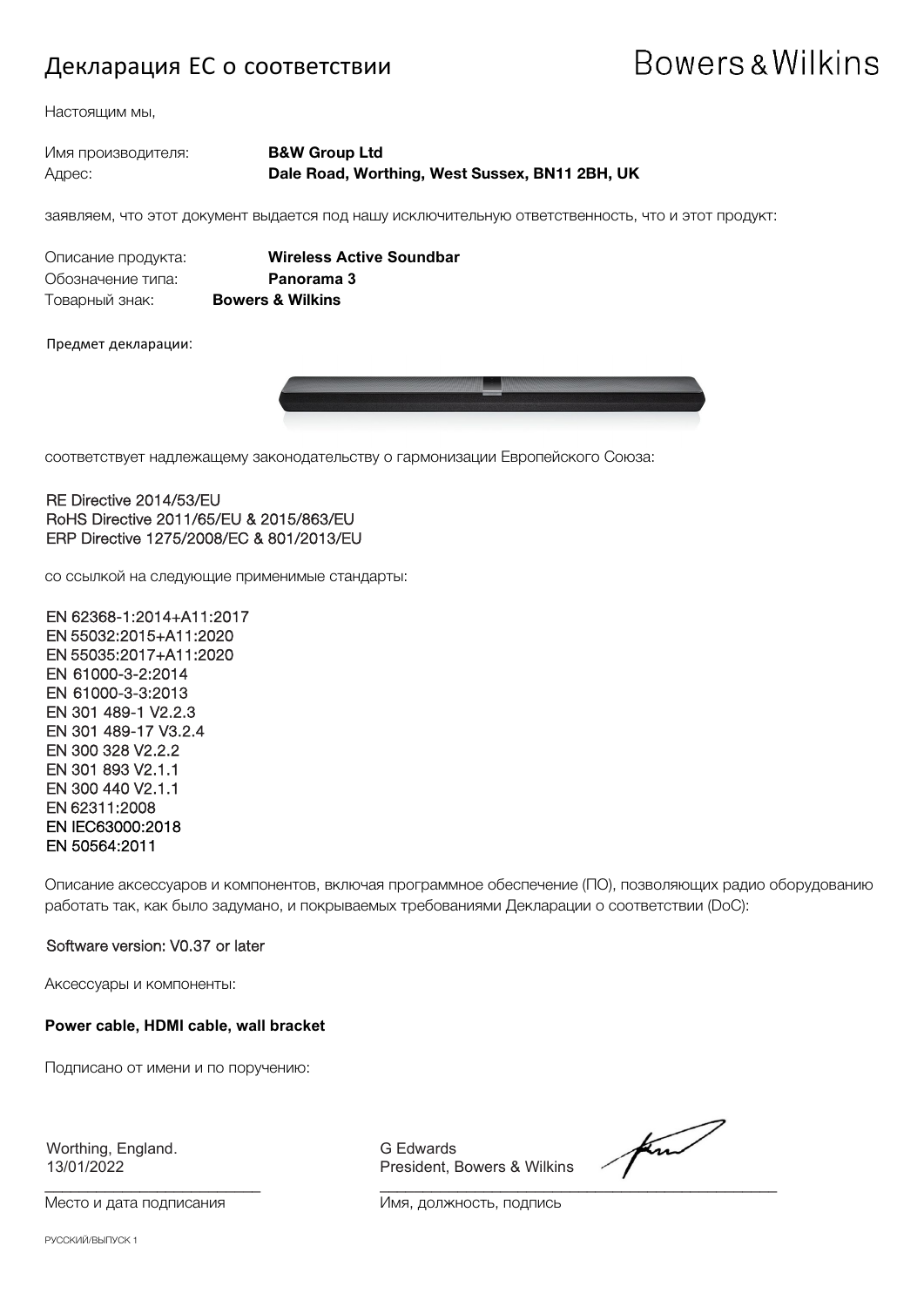#### ЕС Декларация за съответствие (DoC)

## **Bowers & Wilkins**

С това

Наименование на производителя: **B&W Group Ltd**

Адрес: **Dale Road, Worthing, West Sussex, BN11 2BH, UK**

декларираме, че този документ е издаден на наша отговорност и че този продукт:

Описание на продукта: **Wireless Active Soundbar** Типово(-и) обозначение(-я): **Panorama 3** Търговска марка: **Bowers & Wilkins**

Предмет на декларацията:



е в съответствие с приложимото хармонизирано законодателство на Съюза:

RE Directive 2014/53/EU RoHS Directive 2011/65/EU & 2015/863/EU ERP Directive 1275/2008/EC & 801/2013/EU

с референция към следните прилагани стандарти:

EN 62368-1:2014+A11:2017 EN 55032:2015+A11:2020 EN 55035:2017+A11:2020 EN 61000-3-2:2014 EN 61000-3-3:2013 EN 301 489-1 V2.2.3 EN 301 489-17 V3.2.4 EN 300 328 V2.2.2 EN 301 893 V2.1.1 EN 300 440 V2.1.1 EN 62311:2008 EN IEC63000:2018 **EN 50564:2011**

Описание на аксесоари и компоненти, включително софтуер, които позволяват радио оборудването да работи по предназначение и попадат в обхвата на Декларацията за съответствие:

#### Software version: V0.37 or later

Аксесоари и компоненти:

**Power cable, HDMI cable, wall bracket**

Подписано за и от името на:

Worthing, England. G Edwards

Място и дата на издаване Име, длъжност, подпис

13/01/2022 President, Bowers & Wilkins

find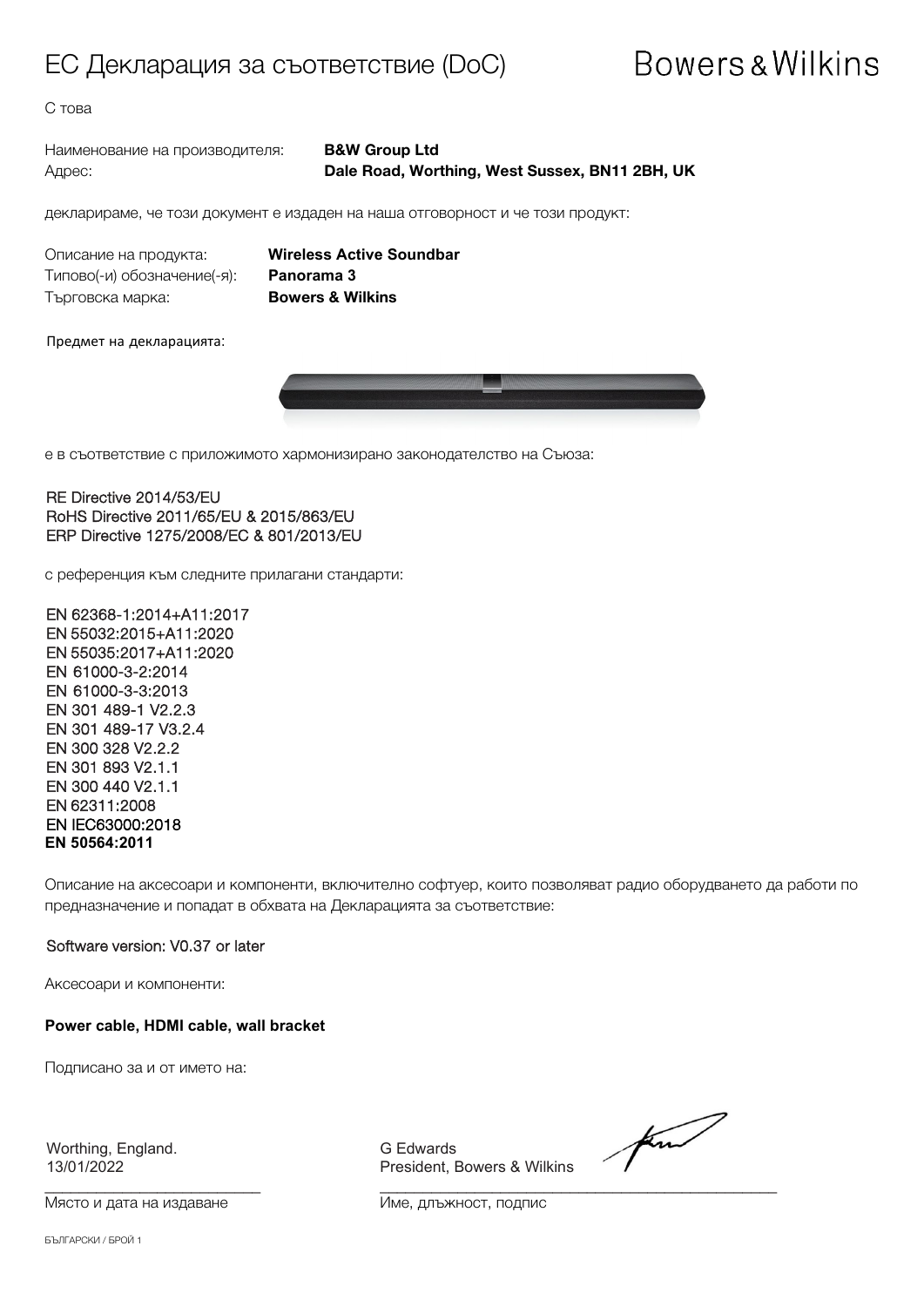### ЄС Декларація про відповідність (DoC).

## **Bowers & Wilkins**

Цим документом ми,

| Найменування виробника: | <b>B&amp;W Group Ltd</b>                       |
|-------------------------|------------------------------------------------|
| Адреса:                 | Dale Road, Worthing, West Sussex, BN11 2BH, UK |

заявляємо про те, що ця декларація про відповідність видана під нашу виключну відповідальність і що продукція:

Маркування: **Panorama 3** Торгова марка: **Bowers & Wilkins**

Опис продукції: **Wireless Active Soundbar**

Об'єкт декларування:



відповідає вимогам відповідного законодавства Європейського Союзу:

RE Directive 2014/53/EU RoHS Directive 2011/65/EU & 2015/863/EU ERP Directive 1275/2008/EC & 801/2013/EU

вироблений з дотриманням наступних стандартів:

EN 62368-1:2014+A11:2017 EN 55032:2015+A11:2020 EN 55035:2017+A11:2020 EN 61000-3-2:2014 EN 61000-3-3:2013 EN 301 489-1 V2.2.3 EN 301 489-17 V3.2.4 EN 300 328 V2.2.2 EN 301 893 V2.1.1 EN 300 440 V2.1.1 EN 62311:2008 EN IEC63000:2018 EN 50564:2011

Опис аксесуарів та компонентів, включно з програмним забезпеченням, що дозволяють радіообладнанню працювати належним чином, на які поширюється дія Декларації:

#### Software version: V0.37 or later

Аксесуари та компоненти:

**Power cable, HDMI cable, wall bracket**

Підписано від імені та за дорученням:

Worthing, England. G Edwards<br>13/01/2022 The President, I

\_\_\_\_\_\_\_\_\_\_\_\_\_\_\_\_\_\_\_\_\_\_\_\_\_ \_\_\_\_\_\_\_\_\_\_\_\_\_\_\_\_\_\_\_\_\_\_\_\_\_\_\_\_\_\_\_\_\_\_\_\_\_\_\_\_\_\_\_\_\_\_

President, Bowers & Wilkins

for

Місце і дата видачі Прізвище, ім'я та по батькові, посада, підпис

УКРАЇНСЬКА/ВИДАННЯ 1